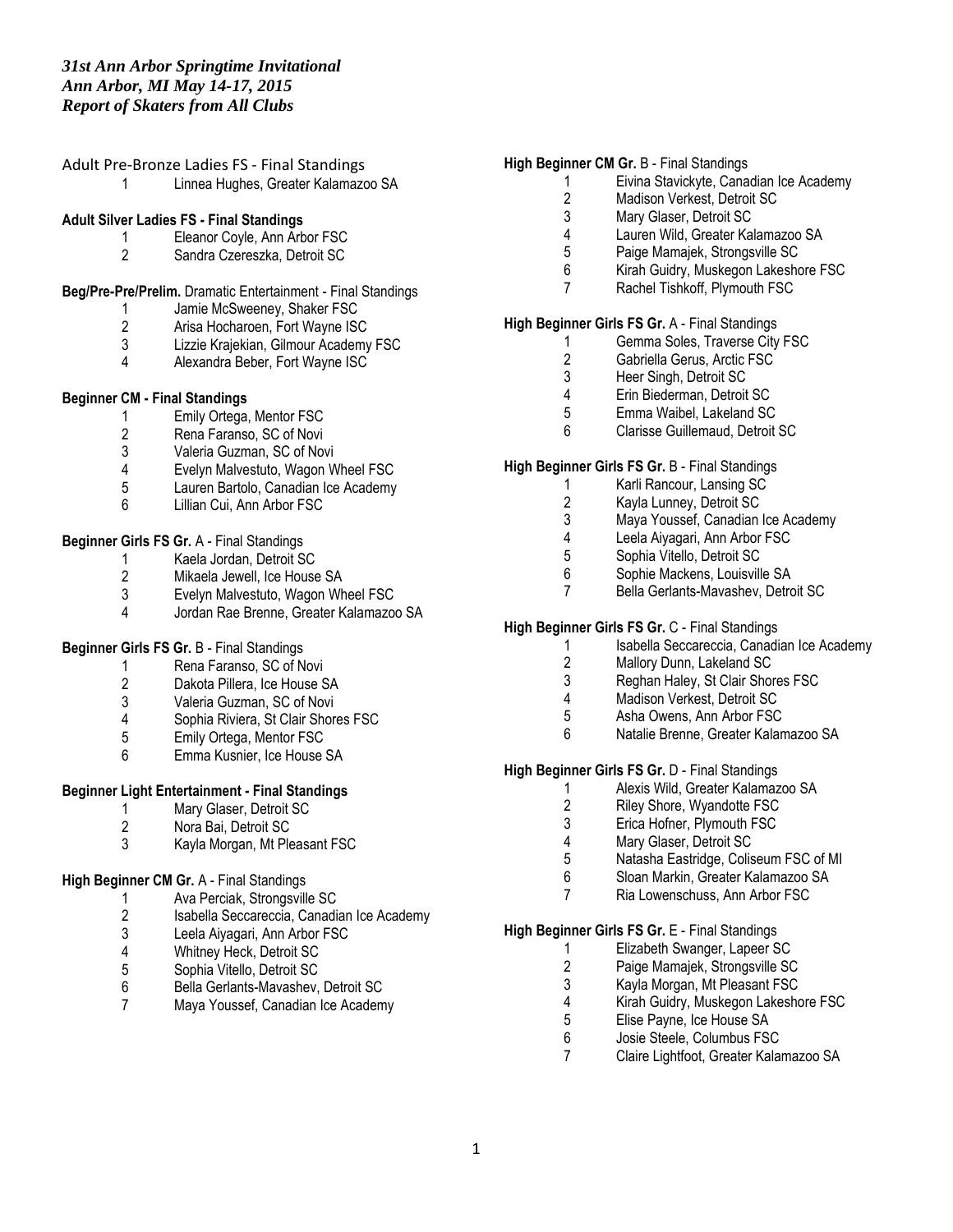#### **High Beginner Jumps - Final Standings**

- 1 Gemma Soles, Traverse City FSC<br>2 Paige Mamaiek. Strongsville SC
- 2 Paige Mamajek, Strongsville SC<br>3 Evan Soles. Traverse City FSC
- Evan Soles, Traverse City FSC
- 4 Ava Perciak, Strongsville SC<br>5 Lauren Bartolo, Canadian Ice
- Lauren Bartolo, Canadian Ice Academy

#### **High Beginner Spins - Final Standings**

- 1 Ava Perciak, Strongsville SC<br>2 Isabella Seccareccia, Canadia
- 2 Isabella Seccareccia, Canadian Ice Academy<br>3 Emily Ortega, Mentor FSC
- 3 Emily Ortega, Mentor FSC
- 4 Gemma Soles, Traverse City FSC<br>5 Mava Youssef. Canadian Ice Acad
- 5 Maya Youssef, Canadian Ice Academy<br>6 Lauren Bartolo Canadian Ice Academy
- Lauren Bartolo, Canadian Ice Academy

#### **Intermediate Couples PD - Final Standings**

- 1 Katarina Wolfkostin, Arctic FSC
- 1 John Carlson, Arctic FSC

#### **Intermediate Couples PD - Standings for the First Dance**

- 1 Katarina Wolfkostin, Arctic FSC
- 1 John Carlson, Arctic FSC

# **Intermediate Couples PD - Standings for the Second Dance**

- 1 Katarina Wolfkostin, Arctic FSC
- 1 John Carlson, Arctic FSC

#### **Intermediate Jumps - Final Standings**

- 1 Matthew Nielsen, Strongsville SC<br>2 Daniel Nazdrvnau. Canadian Ice A
- Daniel Nazdrynau, Canadian Ice Academy
- 3 Charlene Yarema, Detroit SC

# **Intermediate Ladies TT FS - Final Standings**

- 
- 1 Ally Van Esch, Detroit SC<br>2 Jessica Vermillon, Ice Hou 2 Jessica Vermillon, Ice House SA<br>3 Annika Tharp, Arctic FSC
- 3 Annika Tharp, Arctic FSC<br>4 Elena Christ. Lakeland SC
- 4 Elena Christ, Lakeland SC<br>5 Charlene Yarema, Detroit 9
- 5 Charlene Yarema, Detroit SC<br>6 Anna Parkinson. Coliseum FS
- Anna Parkinson, Coliseum FSC of MI
- 7 Sarah Rutter, St Clair Shores FSC
- 8 Katherine Ji, Columbus FSC

# **Intermediate Light Entertainment - Final Standings**

- 1 Annika Tharp, Arctic FSC
- 2 Astra Driscoll, Pavilion SC of Clevel...

# **Intermediate Spins - Final Standings**

- 1 Toni Miano, St Clair Shores FSC<br>2 Rachael Roth, Shaker FSC
- 2 Rachael Roth, Shaker FSC<br>3 Brandon Toste, Canadian Io
- Brandon Toste, Canadian Ice Academy
- 4 Daniel Nazdrynau, Canadian Ice Academy

#### **Junior Ladies TT FS - Final Standings**

- 1 Amanda Kellogg, Greater Kalamazoo SA<br>2 Hannah Park, Ann Arbor FSC
	- Hannah Park, Ann Arbor FSC

# **Junior/Novice Dramatic Entertainment - Final Standings**

1 Taylor Smith, Woodbine Winter Club

#### **Juvenile Couples PD - Final Standings**

- 1 Sydney Upton, Arctic FSC
- 1 Christian Koszka-Lombardo, Journey FSC

# **Juvenile Couples PD - Standings for the First Dance**

- 1 Sydney Upton, Arctic FSC
	- 1 Christian Koszka-Lombardo, Journey FSC

#### **Juvenile Couples PD - Standings for the Second Dance**

- 1 Sydney Upton, Arctic FSC
- 1 Christian Koszka-Lombardo, Journey FSC

#### **Juvenile Dramatic Entertainment - Final Standings**

1 Annie Decoteau Vogelsang, Canadian Ice

# Academy

2 Kayla Runestad, Lakeland SC

#### **Juvenile Girls TT FS Gr.** A - Final Standings

- 1 Amelia Niedermeir, Bowling Green SC<br>2 Natasha Pavlovski, Sk8 Bav FSC
- Natasha Pavlovski, Sk8 Bay FSC
- 3 Gabrielle Tuson, Lakeland SC
- 4 Chloe Croff, Lakeland SC

#### **Juvenile Girls TT FS Gr.** B - Final Standings

- 1 Monmita Chakrabarti, Columbus FSC<br>2 Mary Jane Walther. Bowling Green SC
- Mary Jane Walther, Bowling Green SC
- 3 Elizabeth Hume, DuPage FSC
- 4 Jawaher Dabas, Mt Pleasant FSC<br>5 Sarah Cummins. Gilmour Academ
- 5 Sarah Cummins, Gilmour Academy FSC

#### **Juvenile Light Entertainment - Final Standings**

1 Annie Decoteau Vogelsang, Canadian Ice Academy

- 
- 2 Kendall Mosher, Coliseum FSC of MI<br>3 Gabrielle Tuson. Lakeland SC 3 Gabrielle Tuson, Lakeland SC
- 4 Olivia Tunison, Lakeland SC
- 
- 5 Alexandra Lavdas, Onyx-Suburban SA

# **Juvenile/Open Juvenile CM - Final Standings**

- 1 Daniel Nazdrynau, Canadian Ice Academy 2 Annie Decoteau Vogelsang, Canadian Ice
- Academy
- 3 Brandon Toste, Canadian Ice Academy
- 4 Jawaher Dabas, Mt Pleasant FSC<br>5 Brooke McIntosh, Canadian Ice Ac
- 5 Brooke McIntosh, Canadian Ice Academy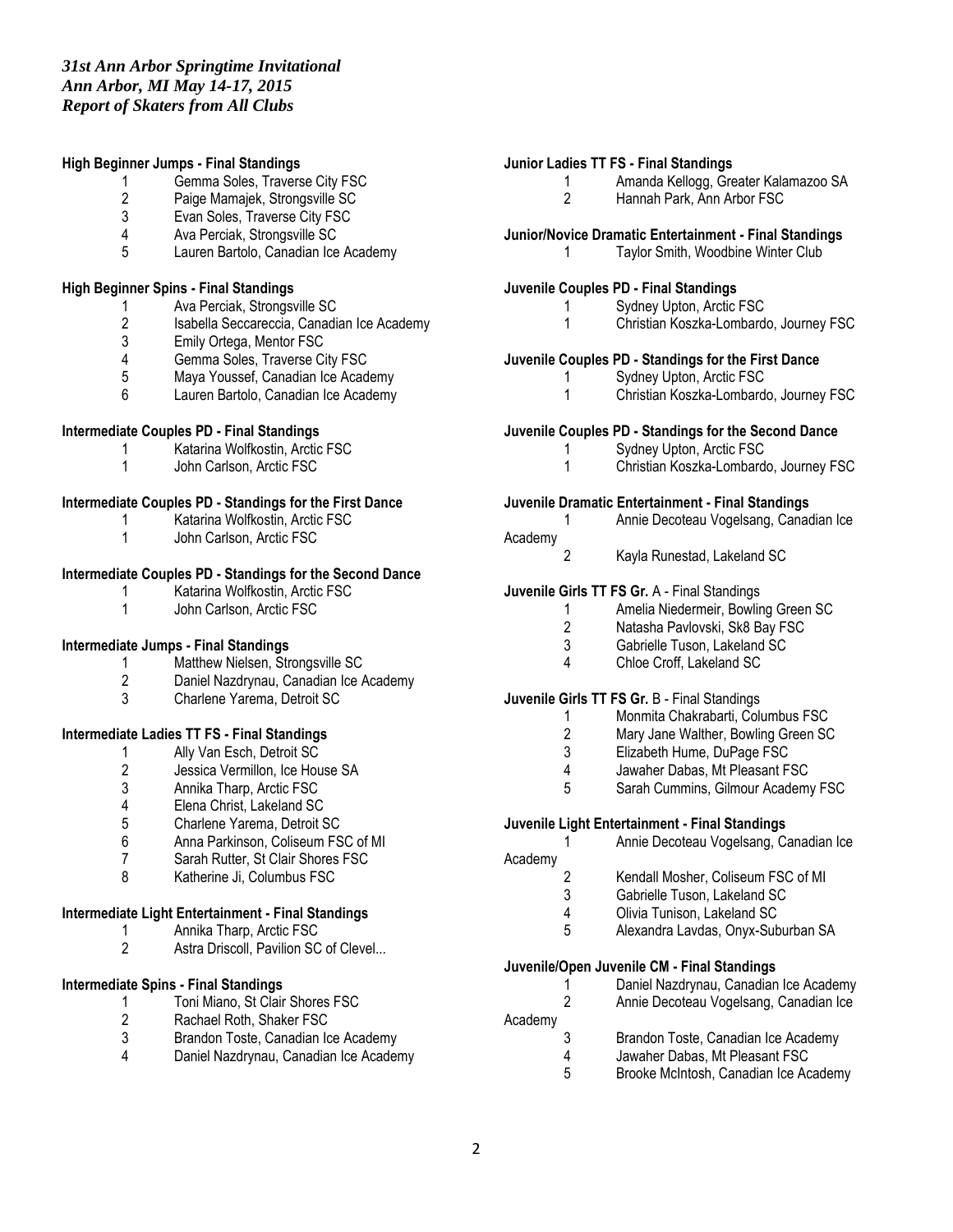#### **Juvenile/Open Juvenile Jumps - Final Standings**

- 1 Emily Schroeder, Lincoln Center FSC<br>2 Brooke McIntosh, Canadian Ice Acade
- 2 Brooke McIntosh, Canadian Ice Academy<br>3 Annie Decoteau Vogelsang, Canadian Ice
- Annie Decoteau Vogelsang, Canadian Ice
- Academy

#### **Juvenile/Open Juvenile Spins - Final Standings**

- 1 Emily Schroeder, Lincoln Center FSC
- 
- 2 Alissa Folger, Lansing SC<br>3 Erin Longo, SC of Central
- 3 Erin Longo, SC of Central Ohio<br>4 Elizabeth Morris. Mentor FSC
- 4 Elizabeth Morris, Mentor FSC<br>5 Matthew Nielsen. Strongsville
- 5 Matthew Nielsen, Strongsville SC<br>6 Annie Decoteau Vogelsang, Cana 6 Annie Decoteau Vogelsang, Canadian Ice

# Academy

7 Jawaher Dabas, Mt Pleasant FSC

#### **No Test CM Gr.** A - Final Standings

- 1 Anna Kate Graban, Shaker FSC<br>2 Maddie Peterson. DuPage FSC
- Maddie Peterson, DuPage FSC
- 3 Evan Soles, Traverse City FSC<br>4 Gemma Soles Traverse City FS
- Gemma Soles, Traverse City FSC
- 5 Julia Taylor, SC of Southeastern Mi...

# **No Test Boys FS - Final Standings**

- 1 Charles Huang, Detroit SC<br>2 David Raskin. Nashville FS
- 2 David Raskin, Nashville FSC<br>3 Zachary Foat. Columbus FSC
- Zachary Fogt, Columbus FSC
- 4 Evan Soles, Traverse City FSC

#### **No Test CM Gr.** B - Final Standings

- 1 Emilie Poirier, Detroit SC
- 2 Eliot Ziolek, Ann Arbor FSC<br>3 Caelin Tucker, Shaker FSC
- Caelin Tucker, Shaker FSC
- 4 Lizzie Krajekian, Gilmour Academy FSC
- 5 David Raskin, Nashville FSC

#### **No Test Girls FS Gr.** A - Final Standings

- 1 Gabrielle Gippert, Detroit SC<br>2 Eivina Stavickyte. Canadian Id
- 2 Eivina Stavickyte, Canadian Ice Academy<br>3 Anna Kate Graban, Shaker FSC
- Anna Kate Graban, Shaker FSC
- 4 Kelly Sun, Detroit SC<br>5 Vivien Yarema. Detroi
- 5 Vivien Yarema, Detroit SC
- 6 Maddie Peterson, DuPage FSC

# **No Test Girls FS Gr.** B - Final Standings

- 1 Alexa Beegun, Shaker FSC<br>2 Alicia Deng, Columbus FSC
- 2 Alicia Deng, Columbus FSC<br>3 Emilie Poirier, Detroit SC
- 3 Emilie Poirier, Detroit SC<br>4 Kylie Farrell, Shaker FSC
- 4 Kylie Farrell, Shaker FSC<br>5 Claire Becker. Detroit SC
- 5 Claire Becker, Detroit SC
- 6 Maisie Minnick, Lansing SC

#### **No Test Girls FS Gr.** C - Final Standings

- 1 Rena Bilenko, Columbus FSC<br>2 Avrie Shettler. Detroit SC
- 2 Avrie Shettler, Detroit SC<br>3 Eliot Ziolek. Ann Arbor FS
- Eliot Ziolek, Ann Arbor FSC
- 4 Haley Shewchuk, Wyandotte FSC<br>5 Lizzie Kraiekian. Gilmour Academy
- Lizzie Krajekian, Gilmour Academy FSC
- 6 Caelin Tucker, Shaker FSC
- 7 Catherine Lehner, Lansing SC

#### **No Test Jumps - Final Standings**

- 1 Eivina Stavickyte, Canadian Ice Academy
- 2 Isabella Seccareccia, Canadian Ice Academy<br>3 Mava Youssef. Canadian Ice Academy
- Maya Youssef, Canadian Ice Academy

# **No Test Spins - Final Standings**

- 1 Alexa Beegun, Shaker FSC
- 2 Maddie Peterson, DuPage FSC
- 3 Lizzie Krajekian, Gilmour Academy FSC
- 4 Vivien Yarema, Detroit SC
- 5 Whitney Heck, Detroit SC

# **Novice Ladies TT FS - Final Standings**

- 1 Mia Modestino, Windsor FSC<br>2 Rachael Roth, Shaker FSC
- 2 Rachael Roth, Shaker FSC<br>3 Dana Pizarek, Greater Kalar
- 3 Dana Pizarek, Greater Kalamazoo SA<br>4 Kina Adkins, Strongsville SC
- 4 Kina Adkins, Strongsville SC

#### **Novice/Senior Light Entertainment - Final Standings**

- 1 Jolie Vassel-Beasley, Detroit SC<br>2 Hope Manley, Lincoln Center FSO
- Hope Manley, Lincoln Center FSC

#### **NSD Bronze PD Gr.** A - Final Standings

- 1 Julianna Stanley, Individual Member
- 2 Elizabeth Pinel, Southport SC
- 3 Sage Krzyzkowski, Fort Collins FSC<br>4 Abby Mumby. Greater Kalamazoo SA
- 4 Abby Mumby, Greater Kalamazoo SA<br>5 Caroline Yaeger. Queen City FSC
- Caroline Yaeger, Queen City FSC
- 6 Hannah Durica, Strongsville SC
- 7 Kendall Hannemann, Greater Kalamazoo SA
- 8 Reet Singh, Detroit SC
- 9 Kate Loope, Greater Kalamazoo SA
- 10 Hanna Fussman, Mt Pleasant FSC

#### **NSD Bronze PD Gr.** A - Standings for the First Dance

- 1 Julianna Stanley, Individual Member<br>2 Sage Krzyzkowski, Fort Collins FSC
- 2 Sage Krzyzkowski, Fort Collins FSC<br>3 Elizabeth Pinel, Southport SC
- Elizabeth Pinel, Southport SC
- 4 Abby Mumby, Greater Kalamazoo SA
- 5 Hannah Durica, Strongsville SC<br>6 Caroline Yaeger, Queen City FS
- Caroline Yaeger, Queen City FSC
- 7 Kendall Hannemann, Greater Kalamazoo SA
- 8 Reet Singh, Detroit SC<br>9 Kate Loope, Greater Ka
- 9 Kate Loope, Greater Kalamazoo SA
- 10 Hanna Fussman, Mt Pleasant FSC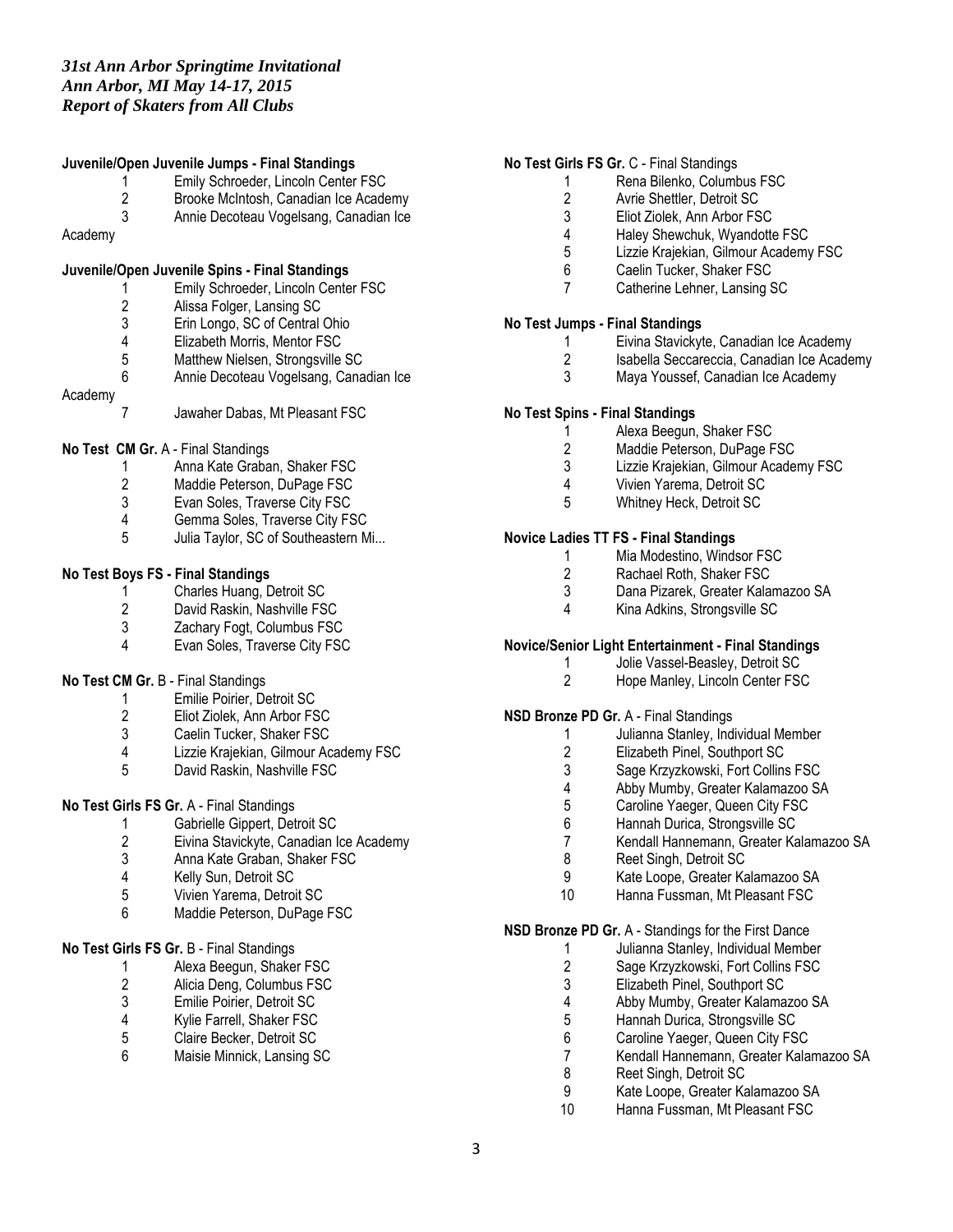# **NSD Bronze PD Gr.** A - Standings for the Second Dance

- 1 Julianna Stanley, Individual Member<br>2 Elizabeth Pinel. Southport SC
- 2 Elizabeth Pinel, Southport SC<br>3 Sage Krzyzkowski, Fort Collins
- Sage Krzyzkowski, Fort Collins FSC
- 4 Abby Mumby, Greater Kalamazoo SA<br>5 Caroline Yaeger. Queen City FSC
- 5 Caroline Yaeger, Queen City FSC<br>6 Hannah Durica. Strongsville SC
- 6 Hannah Durica, Strongsville SC
- 7 Kendall Hannemann, Greater Kalamazoo SA
- 8 Reet Singh, Detroit SC<br>9 Kate Loope Greater Ka
- 9 Kate Loope, Greater Kalamazoo SA
- 10 Hanna Fussman, Mt Pleasant FSC

# **NSD Bronze PD Gr.** B - Final Standings

- 1 Elise Freezer, Broadmoor SC
- 2 Mark Sworm, Iceland Competitive E...<br>3 Chloe Rvan. Skokie Vallev SC
- 3 Chloe Ryan, Skokie Valley SC<br>4 Addyson Luke Greater Kalama
- 4 Addyson Luke, Greater Kalamazoo SA
- 5 Caroline Maier, Greater Kalamazoo SA<br>6 Laureli Ivnik. FSC of Cincinnati
- Laureli Ivnik, FSC of Cincinnati
- 7 Caitlin Kaleta, Ann Arbor FSC<br>8 Irene Schimmel Ann Arbor FS
- Irene Schimmel, Ann Arbor FSC
- 9 Cate Blair, Greater Kalamazoo SA<br>10 Elson Willsey, Mt Pleasant FSC
- Elson Willsey, Mt Pleasant FSC

#### **NSD Bronze PD Gr. B - Standings for the First Dance**

- 1 Elise Freezer, Broadmoor SC<br>2 Chloe Rvan, Skokie Vallev SC
- 2 Chloe Ryan, Skokie Valley SC
- 3 Mark Sworm, Iceland Competitive E...<br>4 Laureli Ivnik, FSC of Cincinnati
- 4 Laureli Ivnik, FSC of Cincinnati<br>5 Caroline Maier. Greater Kalama
- 5 Caroline Maier, Greater Kalamazoo SA
- 6 Addyson Luke, Greater Kalamazoo SA
- 7 Caitlin Kaleta, Ann Arbor FSC<br>8 Cate Blair. Greater Kalamazoc
- Cate Blair, Greater Kalamazoo SA
- 9 Irene Schimmel, Ann Arbor FSC
- 10 Elson Willsey, Mt Pleasant FSC

# **NSD Bronze PD Gr. B - Standings for the Second Dance**

- 1 Elise Freezer, Broadmoor SC<br>2 Mark Sworm, Iceland Competi
- 2 Mark Sworm, Iceland Competitive E...<br>3 Chloe Ryan, Skokie Valley SC
- 3 Chloe Ryan, Skokie Valley SC
- 
- 4 Addyson Luke, Greater Kalamazoo SA<br>5 Caroline Maier. Greater Kalamazoo SA 5 Caroline Maier, Greater Kalamazoo SA
- 6 Caitlin Kaleta, Ann Arbor FSC
- 7 Laureli Ivnik, FSC of Cincinnati
- 
- 8 Irene Schimmel, Ann Arbor FSC<br>9 Cate Blair, Greater Kalamazoo S 9 Cate Blair, Greater Kalamazoo SA<br>10 Flson Willsey Mt Pleasant FSC
- Elson Willsey, Mt Pleasant FSC

# **NSD Gold PD - Final Standings**

- 1 Sarah Moreau, Greater Kalamazoo SA<br>2 Nicolette Fev. Detroit SC
- 2 Nicolette Fey, Detroit SC<br>3 Kara Klomparens, Greate
- 3 Kara Klomparens, Greater Kalamazoo SA
- 
- 4 MV Shook, Louisville SA<br>5 Connie Achtenberg, Ann 5 Connie Achtenberg, Ann Arbor FSC<br>6 Katherine Pudduck Lakeland SC
- Katherine Pudduck, Lakeland SC
- 7 Brittney Leist, Lakeland SC
- 8 Molly Fry, Lincoln Center FSC
- 9 Hope Manley, Lincoln Center FSC

#### **NSD Gold PD - Standings for the First Dance**

- 1 Sarah Moreau, Greater Kalamazoo SA<br>2 Kara Klomparens. Greater Kalamazoo S
	- 2 Kara Klomparens, Greater Kalamazoo SA
- 3 Nicolette Fey, Detroit SC
- 
- 4 MV Shook, Louisville SA<br>5 Connie Achtenberg Ann 5 Connie Achtenberg, Ann Arbor FSC
- 6 Katherine Pudduck, Lakeland SC<br>7 Molly Fry. Lincoln Center FSC
- Molly Fry, Lincoln Center FSC
- 8 Brittney Leist, Lakeland SC
- 9 Hope Manley, Lincoln Center FSC

# **NSD Gold PD - Standings for the Second Dance**

- 1 Sarah Moreau, Greater Kalamazoo SA<br>2 Nicolette Fey, Detroit SC
- 2 Nicolette Fey, Detroit SC<br>3 MV Shook, Louisville SA
- 3 MV Shook, Louisville SA<br>4 Kara Klomparens, Greate
- 4 Kara Klomparens, Greater Kalamazoo SA
- 5 Connie Achtenberg, Ann Arbor FSC
- 6 Katherine Pudduck, Lakeland SC<br>7 Brittnev Leist, Lakeland SC
- Brittney Leist, Lakeland SC
- 8 Hope Manley, Lincoln Center FSC
- 9 Molly Fry, Lincoln Center FSC

# **NSD Intermediate Combined - Final Standings**

- 1 Eva Pate, Strongsville SC<br>2 Elise Freezer. Broadmoor
- 2 Elise Freezer, Broadmoor SC<br>3 Olivia Oles. Greater Kalamazo
- 3 Olivia Oles, Greater Kalamazoo SA
- 
- 4 Kristina Saeli, Iceland Competitive E...<br>5 Marissa Ulchaker. Strongsville SC 5 Marissa Ulchaker, Strongsville SC<br>6 Gabriela Atanaskovski, Dearborn F
- 6 Gabriela Atanaskovski, Dearborn FSC
- 7 Trinity Lee, Detroit SC<br>8 Chloe Ryan, Skokie Va
- Chloe Ryan, Skokie Valley SC
- 9 Alexa Zydeck, Farmington Hills FSC<br>10 Yanina Melo DuPage FSC
- Yanina Melo, DuPage FSC
- 11 Liza Pritchard, Ann Arbor FSC
- 12 Astra Driscoll, Pavilion SC of Clevel...<br>13 Katherine Toth Detroit SC
- Katherine Toth, Detroit SC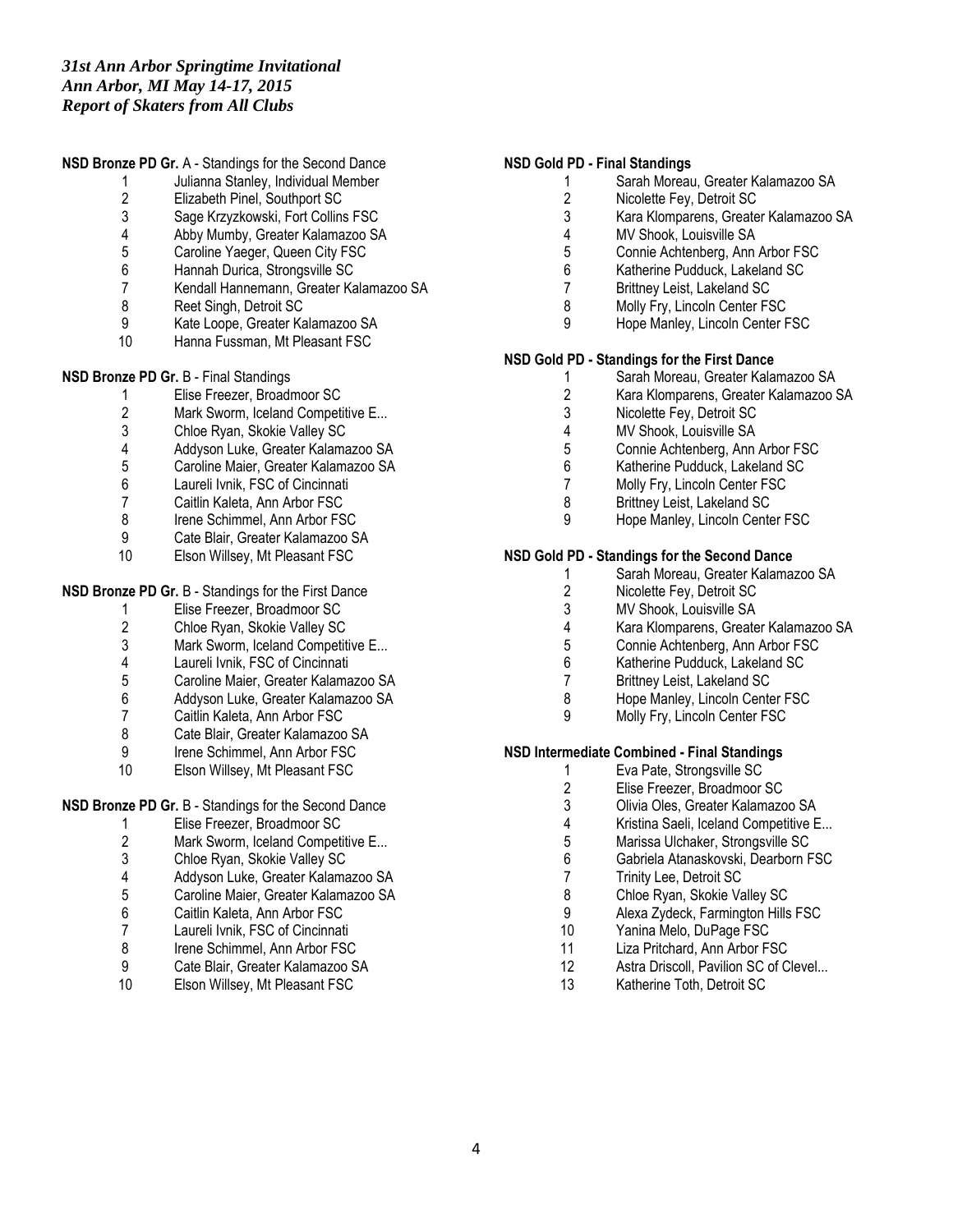#### **NSD Intermediate Combined - Standings for the First Dance**

- 1 Elise Freezer, Broadmoor SC<br>2 Eva Pate. Strongsville SC
- 2 Eva Pate, Strongsville SC<br>3 Chloe Rvan, Skokie Vallev
- 3 Chloe Ryan, Skokie Valley SC
- 4 Marissa Ulchaker, Strongsville SC<br>5 Trinity Lee. Detroit SC
- 5 Trinity Lee, Detroit SC<br>6 Kristina Saeli, Iceland (
- Kristina Saeli, Iceland Competitive E...
- 7 Yanina Melo, DuPage FSC
- 8 Olivia Oles, Greater Kalamazoo SA<br>9 Astra Driscoll, Pavilion SC of Clevel.
- Astra Driscoll, Pavilion SC of Clevel...
- 10 Liza Pritchard, Ann Arbor FSC
- 11 Alexa Zydeck, Farmington Hills FSC<br>12 Gabriela Atanaskovski. Dearborn FS
- Gabriela Atanaskovski, Dearborn FSC
- 13 Katherine Toth, Detroit SC

#### **NSD Intermediate Combined - Standings for the Free Dance**

- 1 Olivia Oles, Greater Kalamazoo SA
- 2 Eva Pate, Strongsville SC<br>3 Elise Freezer. Broadmoor
- 3 Elise Freezer, Broadmoor SC<br>4 Gabriela Atanaskovski Dearb
- 4 Gabriela Atanaskovski, Dearborn FSC<br>5 Kristina Saeli, Iceland Competitive E...
- Kristina Saeli, Iceland Competitive E...
- 6 Alexa Zydeck, Farmington Hills FSC
- 7 Marissa Ulchaker, Strongsville SC<br>8 Liza Pritchard, Ann Arbor FSC
- Liza Pritchard, Ann Arbor FSC
- 9 Trinity Lee, Detroit SC<br>10 Yanina Melo, DuPage
- Yanina Melo, DuPage FSC
- 11 Chloe Ryan, Skokie Valley SC
- 12 Katherine Toth, Detroit SC
- 13 Astra Driscoll, Pavilion SC of Clevel...

# **NSD Intermediate Shadow Dance - Final Standings**

- 1 Liza Pritchard, Ann Arbor FSC
- 1 Irene Schimmel, Ann Arbor FSC

# **NSD International PD - Final Standings**

- 1 Jessica Williams, Colorado SC<br>2 Sophie Cucci. Greater Kalamaz
- 2 Sophie Cucci, Greater Kalamazoo SA
- 3 Amanda Kellogg, Greater Kalamazoo SA

# **NSD International PD - Standings for the First Dance**

- 1 Jessica Williams, Colorado SC<br>2 Sophie Cucci. Greater Kalamaz
- 2 Sophie Cucci, Greater Kalamazoo SA
- 3 Amanda Kellogg, Greater Kalamazoo SA

# **NSD International PD - Standings for the Second Dance**

- 1 Jessica Williams, Colorado SC<br>2 Sophie Cucci. Greater Kalamaz
- 2 Sophie Cucci, Greater Kalamazoo SA<br>3 Amanda Kellogg. Greater Kalamazoo S
- 3 Amanda Kellogg, Greater Kalamazoo SA

# **NSD Junior Combined - Final Standings**

- 1 Leah Krauskopf, Chicago FSC<br>2 Sarah Moreau. Greater Kalama
	- 2 Sarah Moreau, Greater Kalamazoo SA<br>3 Sophie Cucci, Greater Kalamazoo SA
	- 3 Sophie Cucci, Greater Kalamazoo SA
	- 4 Megan Fee, Northern Ice SC<br>5 Nicolette Fev. Detroit SC
	- 5 Nicolette Fey, Detroit SC<br>6 Kara Klomparens, Greate
	- 6 Kara Klomparens, Greater Kalamazoo SA
	- 7 MV Shook, Louisville SA
	- 8 Hope Manley, Lincoln Center FSC

# **NSD Junior Combined - Standings for the Free Dance**

- 1 Sarah Moreau, Greater Kalamazoo SA<br>2 Leah Krauskopf. Chicago FSC
- 2 Leah Krauskopf, Chicago FSC<br>3 Sophie Cucci. Greater Kalamaz
- 3 Sophie Cucci, Greater Kalamazoo SA
- 4 Megan Fee, Northern Ice SC<br>5 Kara Klomparens. Greater Ka
- 5 Kara Klomparens, Greater Kalamazoo SA
- 6 Nicolette Fey, Detroit SC
- 7 MV Shook, Louisville SA
- 8 Hope Manley, Lincoln Center FSC

# **NSD Junior Combined - Standings for the Short Dance**

- 1 Leah Krauskopf, Chicago FSC<br>2 Sophie Cucci. Greater Kalamaz
- 2 Sophie Cucci, Greater Kalamazoo SA<br>3 Sarah Moreau, Greater Kalamazoo SA
- 3 Sarah Moreau, Greater Kalamazoo SA
- 4 Nicolette Fey, Detroit SC<br>5 Meaan Fee. Northern Ice
- 5 Megan Fee, Northern Ice SC<br>6 Kara Klomparens, Greater Ka
- 6 Kara Klomparens, Greater Kalamazoo SA
- 7 MV Shook, Louisville SA
- 8 Hope Manley, Lincoln Center FSC

# **NSD Junior Shadow Dance - Final Standings**

- 1 Maddy Jungbluth, Lakeland SC
- 1 Hailey Molin, Lakeland SC

# **NSD Juvenile Combined - Final Standings**

- 1 Laureli Ivnik, FSC of Cincinnati<br>2 Mark Sworm, Iceland Competiti
- Mark Sworm, Iceland Competitive E...
- 3 Julianna Stanley, Individual Member
- 4 Jalyn Dubois, Greater Kalamazoo SA<br>5 Sage Krzyzkowski, Fort Collins FSC
- 5 Sage Krzyzkowski, Fort Collins FSC
- 6 Addyson Luke, Greater Kalamazoo SA<br>7 Caroline Yaeger, Queen City FSC
- Caroline Yaeger, Queen City FSC
- 8 Irene Schimmel, Ann Arbor FSC
- 9 Hayli Cronkhite, Greater Kalamazoo SA
- 10 Elizabeth Pinel, Southport SC
- 11 Caroline Maier, Greater Kalamazoo SA<br>12 Caitlin Kaleta. Ann Arbor FSC
- Caitlin Kaleta, Ann Arbor FSC
- 13 Kendall Hannemann, Greater Kalamazoo SA
- 14 Alexa Zeese, Greater Kalamazoo SA<br>15 Reet Singh, Detroit SC
- Reet Singh, Detroit SC
- 16 Kailee Siemans, Greater Kalamazoo SA
- 17 Nicole Liang, Arctic FSC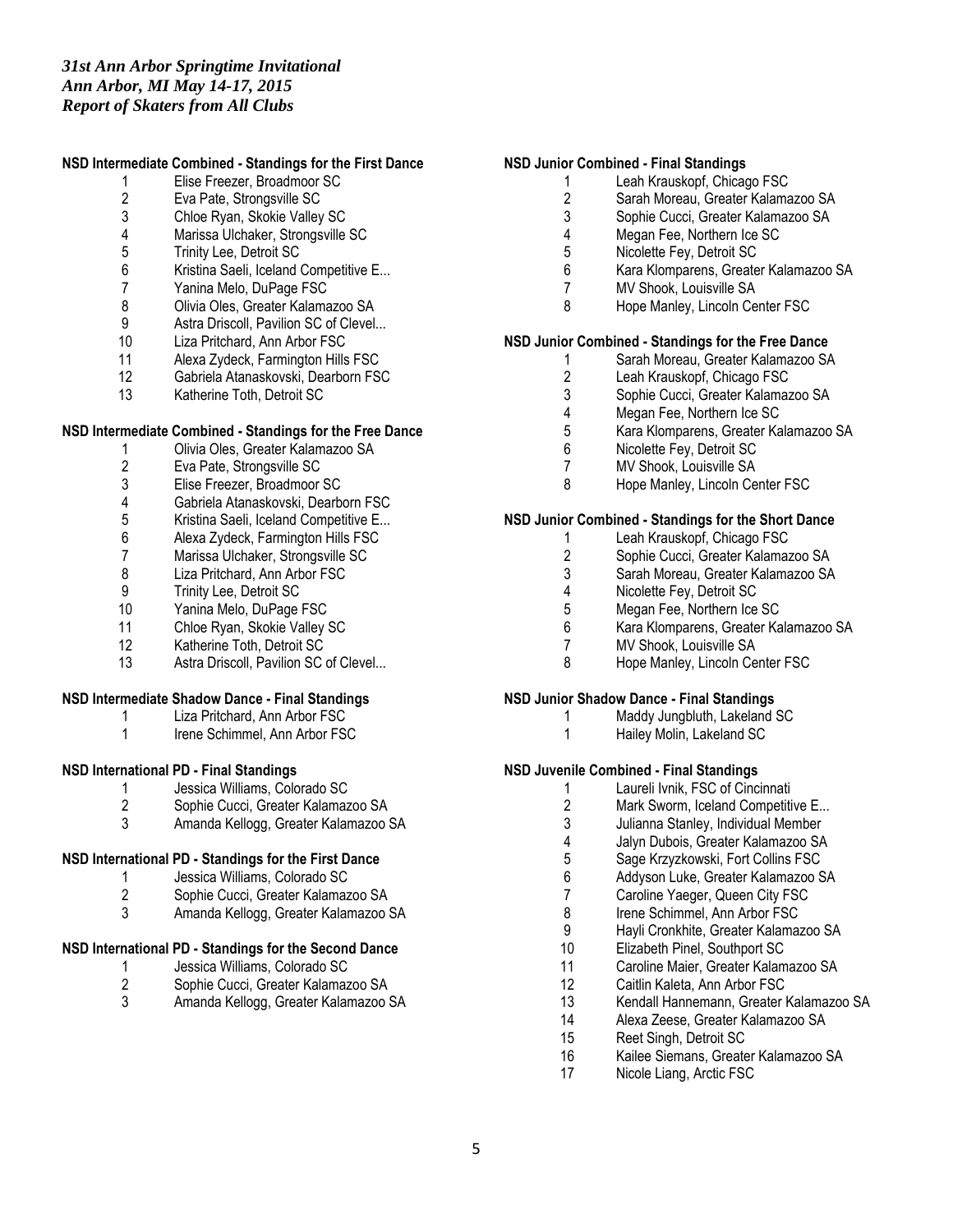# **NSD Juvenile Combined - Standings for the First Dance**

- 1 Mark Sworm, Iceland Competitive E...<br>2 Jalyn Dubois. Greater Kalamazoo SA
- 2 Jalyn Dubois, Greater Kalamazoo SA<br>3 Laureli Ivnik. FSC of Cincinnati
- Laureli Ivnik, FSC of Cincinnati
- 4 Julianna Stanley, Individual Member<br>5 Caroline Maier. Greater Kalamazoo S
- 5 Caroline Maier, Greater Kalamazoo SA
- 6 Addyson Luke, Greater Kalamazoo SA
- 7 Sage Krzyzkowski, Fort Collins FSC
- 8 Irene Schimmel, Ann Arbor FSC<br>9 Havli Cronkhite, Greater Kalama:
- 9 Hayli Cronkhite, Greater Kalamazoo SA
- 10 Caitlin Kaleta, Ann Arbor FSC
- 11 Kendall Hannemann, Greater Kalamazoo SA<br>12 Elizabeth Pinel. Southport SC
- Elizabeth Pinel, Southport SC
- 13 Caroline Yaeger, Queen City FSC
- 14 Alexa Zeese, Greater Kalamazoo SA
- 15 Kailee Siemans, Greater Kalamazoo SA
- 16 Reet Singh, Detroit SC
- 17 Nicole Liang, Arctic FSC

#### **NSD Juvenile Combined - Standings for the Free Dance**

- 1 Laureli Ivnik, FSC of Cincinnati
- 2 Julianna Stanley, Individual Member<br>3 Sage Krzyzkowski, Fort Collins FSC
- 3 Sage Krzyzkowski, Fort Collins FSC<br>4 Mark Sworm, Iceland Competitive E.
- 4 Mark Sworm, Iceland Competitive E...<br>5 Caroline Yaeger, Queen City FSC
- 5 Caroline Yaeger, Queen City FSC<br>6 Jalyn Dubois. Greater Kalamazoo
- 6 Jalyn Dubois, Greater Kalamazoo SA
- 7 Addyson Luke, Greater Kalamazoo SA<br>8 Elizabeth Pinel, Southport SC
- 8 Elizabeth Pinel, Southport SC
- 
- 9 Irene Schimmel, Ann Arbor FSC<br>10 Havli Cronkhite. Greater Kalama: Hayli Cronkhite, Greater Kalamazoo SA
- 11 Alexa Zeese, Greater Kalamazoo SA
- 12 Caitlin Kaleta, Ann Arbor FSC
- 13 Kendall Hannemann, Greater Kalamazoo SA
- 14 Caroline Maier, Greater Kalamazoo SA
- 15 Reet Singh, Detroit SC<br>16 Kailee Siemans, Greate
- Kailee Siemans, Greater Kalamazoo SA
- 17 Nicole Liang, Arctic FSC

# **NSD Juvenile Shadow Dance - Final Standings**

- 1 Caroline Maier, Greater Kalamazoo SA
- 1 Libby Mumby, Greater Kalamazoo SA<br>2 Evelvn Lemm. Ann Arbor FSC
- Evelyn Lemm, Ann Arbor FSC
- 2 Salome Mouliere, Ann Arbor FSC

# **NSD Novice Combined - Final Standings**

- 1 Nicole Czuhajewski, Greater Kalamazoo SA<br>2 Olivia Penny, Greater Kalamazoo SA
- 2 Olivia Penny, Greater Kalamazoo SA<br>3 Arianna Krzyzkowski, Fort Collins FSC
- 3 Arianna Krzyzkowski, Fort Collins FSC<br>4 Joy Davis, Columbus FSC
- 4 Joy Davis, Columbus FSC<br>5 Caroline Smith. Greater Ka
- 5 Caroline Smith, Greater Kalamazoo SA
- 6 Dana Pizarek, Greater Kalamazoo SA
- 7 Katarina Pearson, DuPage FSC

#### **NSD Novice Combined - Standings for the First Dance**

- 1 Olivia Penny, Greater Kalamazoo SA<br>2 Jov Davis. Columbus FSC
- 2 Joy Davis, Columbus FSC<br>3 Nicole Czuhaiewski. Greate
- Nicole Czuhajewski, Greater Kalamazoo SA
- 4 Arianna Krzyzkowski, Fort Collins FSC<br>5 Dana Pizarek, Greater Kalamazoo SA
- 5 Dana Pizarek, Greater Kalamazoo SA
- 6 Caroline Smith, Greater Kalamazoo SA
- 7 Katarina Pearson, DuPage FSC

# **NSD Novice Combined - Standings for the Free Dance**

- 1 Nicole Czuhajewski, Greater Kalamazoo SA
- 2 Arianna Krzyzkowski, Fort Collins FSC<br>3 Olivia Penny. Greater Kalamazoo SA
- 3 Olivia Penny, Greater Kalamazoo SA<br>4 Jov Davis. Columbus FSC
- Joy Davis, Columbus FSC
- 5 Caroline Smith, Greater Kalamazoo SA
- 6 Katarina Pearson, DuPage FSC
- 7 Dana Pizarek, Greater Kalamazoo SA

#### **NSD Pre-Bronze PD Gr.** A - Final Standings

- 1 Bianca Karibian, Ann Arbor FSC
- 2 Fiona Boden, Strongsville SC
- 
- 3 Evelyn Lemm, Ann Arbor FSC<br>4 Jennifer Olson, Stronasville SC
- 4 Jennifer Olson, Strongsville SC<br>5 Claire Lightfoot, Greater Kalama 5 Claire Lightfoot, Greater Kalamazoo SA
- 6 Cenedra Hawn, Greater Kalamazoo SA<br>7 Lily Spiess. Ann Arbor FSC
- 7 Lily Spiess, Ann Arbor FSC<br>8 Floria Tsui. Arctic FSC
- 8 Floria Tsui, Arctic FSC
- 9 Jadyn Shapiro, Detroit SC

# **NSD Pre-Bronze PD Gr.** A - Standings for the First Dance

- 1 Bianca Karibian, Ann Arbor FSC
- 2 Fiona Boden, Strongsville SC<br>3 Evelvn Lemm. Ann Arbor FSC
- Evelyn Lemm, Ann Arbor FSC
- 4 Claire Lightfoot, Greater Kalamazoo SA
- 5 Jennifer Olson, Strongsville SC<br>6 Cenedra Hawn, Greater Kalama
- 6 Cenedra Hawn, Greater Kalamazoo SA<br>7 Lily Spiess. Ann Arbor FSC
- Lily Spiess, Ann Arbor FSC
- 8 Floria Tsui, Arctic FSC
- 9 Jadyn Shapiro, Detroit SC

#### **NSD Pre-Bronze PD Gr.** A - Standings for the Second Dance

- 1 Bianca Karibian, Ann Arbor FSC
- 2 Fiona Boden, Strongsville SC<br>3 Jennifer Olson, Strongsville SC
- Jennifer Olson, Strongsville SC
- 4 Evelyn Lemm, Ann Arbor FSC<br>5 Claire Lightfoot, Greater Kalam
- 5 Claire Lightfoot, Greater Kalamazoo SA
- 6 Cenedra Hawn, Greater Kalamazoo SA
- 7 Lily Spiess, Ann Arbor FSC<br>8 Floria Tsui, Arctic FSC
- 8 Floria Tsui, Arctic FSC<br>9 Jadyn Shapiro Detroit
- Jadyn Shapiro, Detroit SC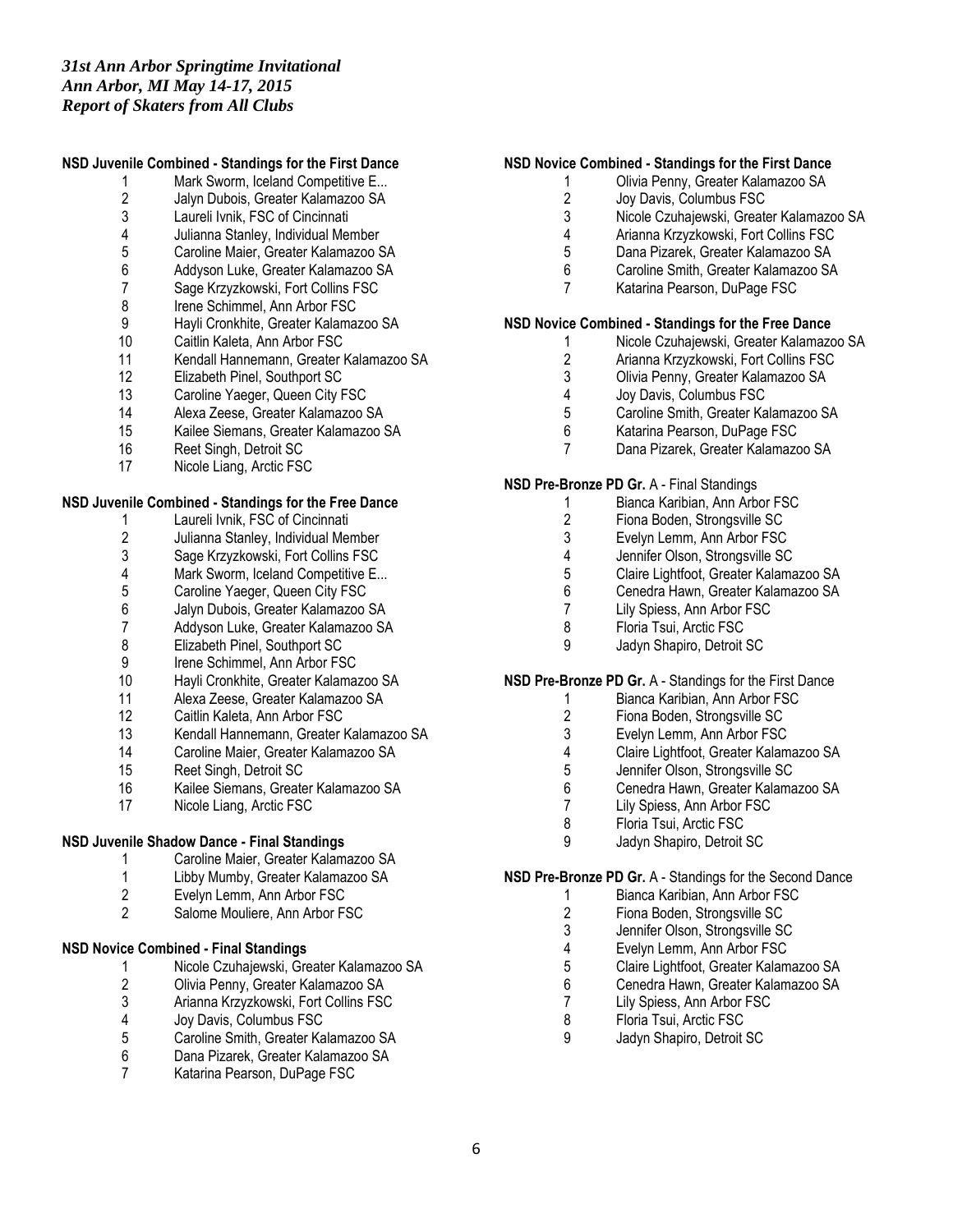#### **NSD Pre-Bronze PD Gr.** B - Final Standings

- 1 Salome Mouliere, Ann Arbor FSC<br>2 Alison Hanlev. DuPage FSC
- 2 Alison Hanley, DuPage FSC<br>3 Kailee Siemans. Greater Kala
- 3 Kailee Siemans, Greater Kalamazoo SA
- 4 Leah Grieco, Strongsville SC<br>5 Jennifer Weizer. Ann Arbor FS
- 5 Jennifer Weizer, Ann Arbor FSC
- 6 Alexa Hubbard, Greater Kalamazoo SA
- 7 Emma Spiess, Ann Arbor FSC

# **NSD Pre-Bronze PD Gr.** B - Standings for the First Dance

- 1 Salome Mouliere, Ann Arbor FSC
- 2 Alison Hanley, DuPage FSC<br>3 Kailee Siemans, Greater Kala
- 3 Kailee Siemans, Greater Kalamazoo SA<br>4 Jennifer Weizer, Ann Arbor FSC
- 4 Jennifer Weizer, Ann Arbor FSC<br>5 Leah Grieco. Strongsville SC
- 5 Leah Grieco, Strongsville SC<br>6 Emma Spiess. Ann Arbor FSC
- Emma Spiess, Ann Arbor FSC
- 7 Alexa Hubbard, Greater Kalamazoo SA

# **NSD Pre-Bronze PD Gr. B - Standings for the Second Dance**

- 1 Salome Mouliere, Ann Arbor FSC
- 2 Alison Hanley, DuPage FSC<br>3 Kailee Siemans. Greater Kala
- 3 Kailee Siemans, Greater Kalamazoo SA
- 4 Leah Grieco, Strongsville SC<br>5 Jennifer Weizer. Ann Arbor FS
- Jennifer Weizer, Ann Arbor FSC
- 6 Alexa Hubbard, Greater Kalamazoo SA
- 7 Emma Spiess, Ann Arbor FSC

# **NSD Pre-Gold PD - Final Standings**

- 1 Leah Krauskopf, Chicago FSC<br>2 Jov Davis. Columbus FSC
- Joy Davis, Columbus FSC
- 3 Arianna Krzyzkowski, Fort Collins FSC<br>4 Nicole Czuhajewski, Greater Kalamazo
- 4 Nicole Czuhajewski, Greater Kalamazoo SA
- Maddy Jungbluth, Lakeland SC
- 6 Rachael Roth, Shaker FSC
- 7 Rachel Kuhn, Mentor FSC<br>8 Lindsev Cooper. Farmingto
- Lindsey Cooper, Farmington Hills FSC

# **NSD Pre-Gold PD - Standings for the First Dance**

- 1 Leah Krauskopf, Chicago FSC<br>2 Jov Davis. Columbus FSC
- Joy Davis, Columbus FSC
- 3 Arianna Krzyzkowski, Fort Collins FSC<br>4 Nicole Czuhajewski, Greater Kalamazo
- 4 Nicole Czuhajewski, Greater Kalamazoo SA
- 5 Rachael Roth, Shaker FSC
- 6 Maddy Jungbluth, Lakeland SC
- 7 Rachel Kuhn, Mentor FSC<br>8 Lindsey Cooper, Farmingto
- 8 Lindsey Cooper, Farmington Hills FSC

# **NSD Pre-Gold PD - Standings for the Second Dance**

- 1 Leah Krauskopf, Chicago FSC<br>2 Jov Davis. Columbus FSC
- 2 Joy Davis, Columbus FSC<br>3 Arianna Krzyzkowski. Fort
- 3 Arianna Krzyzkowski, Fort Collins FSC
- 4 Nicole Czuhajewski, Greater Kalamazoo SA
- Maddy Jungbluth, Lakeland SC
- 6 Rachael Roth, Shaker FSC
- 7 Rachel Kuhn, Mentor FSC
- 8 Lindsey Cooper, Farmington Hills FSC

# **NSD Preliminary PD Gr.** A - Final Standings

- 1 Giulia Paolino, Strongsville SC<br>2 Nicholas Gaiarski, Ann Arbor F
- 2 Nicholas Gajarski, Ann Arbor FSC<br>3 Jacqueline Pattison. Greater Kalam
- Jacqueline Pattison, Greater Kalamazoo SA
- 4 Ayla Halbeisen, Queen City FSC<br>5 Erin Giesler. Winter Club of Indiar
- Erin Giesler, Winter Club of Indian...
- 6 Sloan Markin, Greater Kalamazoo SA
- 7 Tristen Krampe, Iceland Competitive E...

#### **NSD Preliminary PD Gr.** A - Standings for the First Dance

- 1 Giulia Paolino, Strongsville SC
- 
- 2 Nicholas Gajarski, Ann Arbor FSC<br>3 Avla Halbeisen, Queen City FSC 3 Ayla Halbeisen, Queen City FSC<br>4 Frin Giesler Winter Club of India
- Erin Giesler, Winter Club of Indian...
- 5 Jacqueline Pattison, Greater Kalamazoo SA
- 6 Sloan Markin, Greater Kalamazoo SA
- 7 Tristen Krampe, Iceland Competitive E...

# **NSD Preliminary PD Gr.** A - Standings for the Second Dance

- 1 Jacqueline Pattison, Greater Kalamazoo SA
- 2 Giulia Paolino, Strongsville SC
- 
- 3 Nicholas Gajarski, Ann Arbor FSC<br>4 Avla Halbeisen, Queen City FSC Ayla Halbeisen, Queen City FSC
- 5 Erin Giesler, Winter Club of Indian...
- 
- 6 Sloan Markin, Greater Kalamazoo SA 7 Tristen Krampe, Iceland Competitive E...

#### **NSD Preliminary PD Gr.** B - Final Standings

- 1 Annasofia Scheve, FSC of Cincinnati
	- 2 Adah Roman, Greater Kalamazoo SA
	- 3 Morgan Gryniewicz, Ann Arbor FSC
	- 4 Alexis Wild, Greater Kalamazoo SA
	- 5 Mackenzie Gottberg, Plymouth FSC
	- 6 Katrina Rumsey, Sk8 Bay FSC

# **NSD Preliminary PD Gr.** B - Standings for the First Dance

- 1 Annasofia Scheve, FSC of Cincinnati<br>2 Morgan Gryniewicz, Ann Arbor FSC
- 2 Morgan Gryniewicz, Ann Arbor FSC<br>3 Adah Roman. Greater Kalamazoo S.
- 3 Adah Roman, Greater Kalamazoo SA<br>4 Alexis Wild Greater Kalamazoo SA
- 4 Alexis Wild, Greater Kalamazoo SA
- 5 Mackenzie Gottberg, Plymouth FSC
- 6 Katrina Rumsey, Sk8 Bay FSC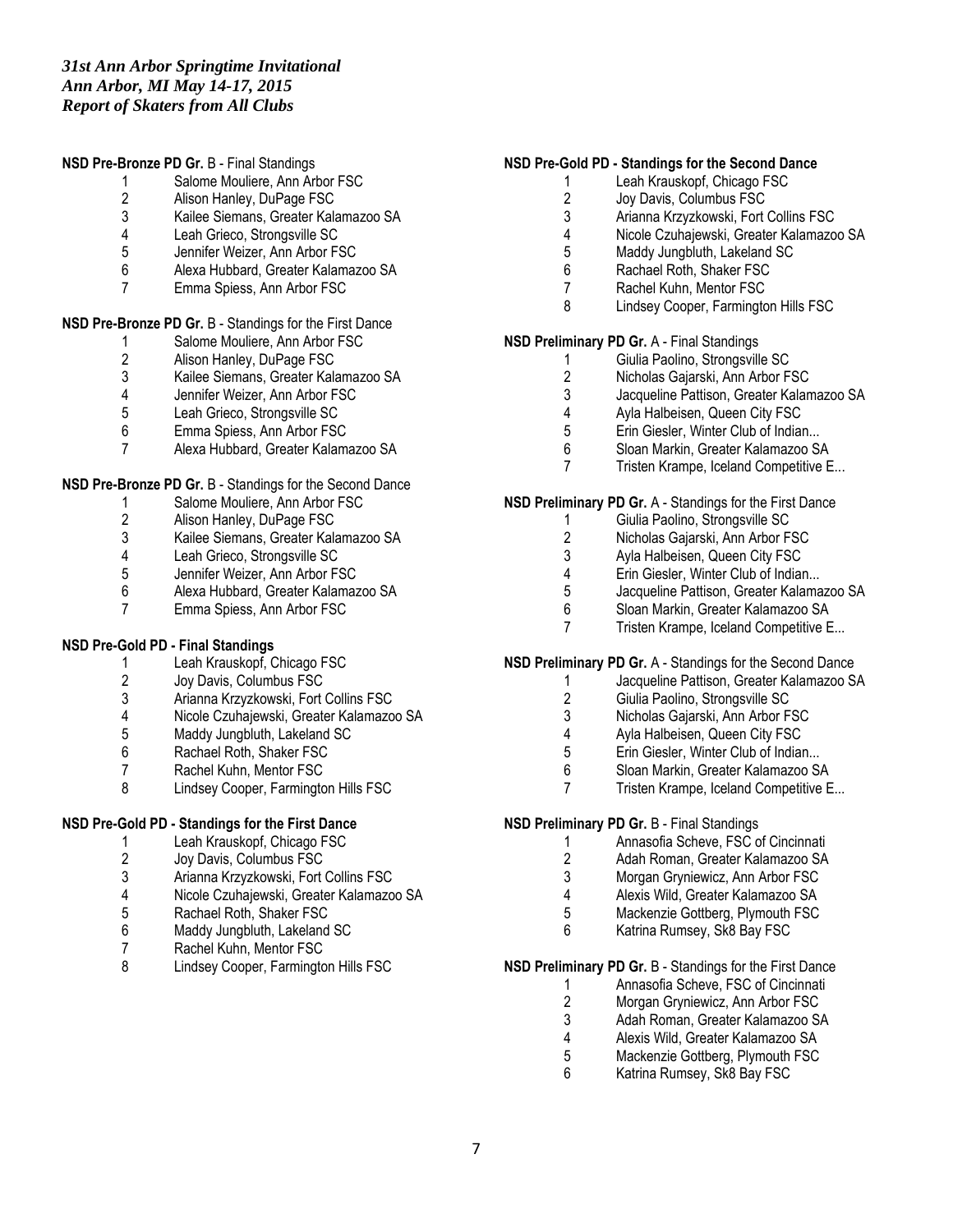# **NSD Preliminary PD Gr.** B - Standings for the Second Dance

- 1 Adah Roman, Greater Kalamazoo SA<br>2 Annasofia Scheve. FSC of Cincinnati
- 2 Annasofia Scheve, FSC of Cincinnati<br>3 Morgan Gryniewicz, Ann Arbor FSC
- Morgan Gryniewicz, Ann Arbor FSC
- 4 Alexis Wild, Greater Kalamazoo SA<br>5 Mackenzie Gottberg, Plymouth FSC
- 5 Mackenzie Gottberg, Plymouth FSC<br>6 Katrina Rumsey Sk8 Bay FSC
- Katrina Rumsey, Sk8 Bay FSC

#### **NSD Pre-Silver PD Gr.** A - Final Standings

- 1 Eva Pate, Strongsville SC<br>2 Jalyn Dubois, Greater Kala
- 2 Jalyn Dubois, Greater Kalamazoo SA<br>3 Liza Pritchard, Ann Arbor FSC
- 3 Liza Pritchard, Ann Arbor FSC<br>4 Carly Munoz. Windy City FSC
- 4 Carly Munoz, Windy City FSC<br>5 Jenna Bratke. SC of Novi
- Jenna Bratke, SC of Novi
- 
- 6 Autumn Willsey, Mt Pleasant FSC
- 7 Libby Mumby, Greater Kalamazoo SA<br>8 Havli Cronkhite, Greater Kalamazoo SA 8 Hayli Cronkhite, Greater Kalamazoo SA
- 9 Portia Juarez, Detroit SC

# **NSD Pre-Silver PD Gr.** A - Standings for the First Dance

- 1 Jalyn Dubois, Greater Kalamazoo SA
- 2 Eva Pate, Strongsville SC<br>3 Liza Pritchard. Ann Arbor F
- 3 Liza Pritchard, Ann Arbor FSC<br>4 Jenna Bratke. SC of Novi
- 4 Jenna Bratke, SC of Novi<br>5 Libby Mumby, Greater Kal
- 5 Libby Mumby, Greater Kalamazoo SA
- 6 Carly Munoz, Windy City FSC
- Autumn Willsey, Mt Pleasant FSC
- 8 Portia Juarez, Detroit SC
- 9 Hayli Cronkhite, Greater Kalamazoo SA

#### **NSD Pre-Silver PD Gr.** A - Standings for the Second Dance

- 1 Eva Pate, Strongsville SC<br>2 Liza Pritchard, Ann Arbor F
- Liza Pritchard, Ann Arbor FSC
- 3 Jalyn Dubois, Greater Kalamazoo SA
- 4 Carly Munoz, Windy City FSC<br>5 Havli Cronkhite. Greater Kalam
- 5 Hayli Cronkhite, Greater Kalamazoo SA
- Autumn Willsey, Mt Pleasant FSC
- 7 Jenna Bratke, SC of Novi<br>8 Libby Mumby, Greater Kal
- 8 Libby Mumby, Greater Kalamazoo SA
- 9 Portia Juarez, Detroit SC

# **NSD Pre-Silver PD Gr.** B - Final Standings

- 1 Hannah Laird, Queen City FSC<br>2 Hannah Oo, Greater Kalamazoo
- 2 Hannah Oo, Greater Kalamazoo SA
- 3 Kristina Saeli, Iceland Competitive E...<br>4 Marissa Ulchaker. Strongsville SC
- 4 Marissa Ulchaker, Strongsville SC<br>5 Emmett King, Louisville SA
- 5 Emmett King, Louisville SA
- 6 Olivia Oles, Greater Kalamazoo SA<br>7 Alexa Zydeck, Farmington Hills FSC
- 7 Alexa Zydeck, Farmington Hills FSC<br>8 Sara Grostern Windy City FSC
- Sara Grostern, Windy City FSC

#### **NSD Pre-Silver PD Gr.** B - Standings for the First Dance

- 1 Hannah Laird, Queen City FSC<br>2 Hannah Oo, Greater Kalamazoo
- 2 Hannah Oo, Greater Kalamazoo SA<br>3 Olivia Oles, Greater Kalamazoo SA
- 3 Olivia Oles, Greater Kalamazoo SA
- 4 Emmett King, Louisville SA<br>5 Marissa Ulchaker, Strongsv
- Marissa Ulchaker, Strongsville SC
- 6 Kristina Saeli, Iceland Competitive E...
- 7 Sara Grostern, Windy City FSC
- 8 Alexa Zydeck, Farmington Hills FSC

#### **NSD Pre-Silver PD Gr.** B - Standings for the Second Dance

- 1 Hannah Laird, Queen City FSC<br>2 Kristina Saeli. Iceland Competiti
- 2 Kristina Saeli, Iceland Competitive E...<br>3 Hannah Oo. Greater Kalamazoo SA
- 3 Hannah Oo, Greater Kalamazoo SA
- 4 Marissa Ulchaker, Strongsville SC<br>5 Emmett King, Louisville SA
- 5 Emmett King, Louisville SA
- 6 Olivia Oles, Greater Kalamazoo SA
- 7 Alexa Zydeck, Farmington Hills FSC
- 8 Sara Grostern, Windy City FSC

# **NSD Senior Combined - Final Standings**

- 1 Micah Jaffe, Pavilion SC of Clevel...<br>2 Maeve Pascoe. All Year FSC
- 2 Maeve Pascoe, All Year FSC<br>3 Amanda Kellogg, Greater Kala
- 3 Amanda Kellogg, Greater Kalamazoo SA
- 4 Jessica Williams, Colorado SC<br>5 Connie Achtenberg, Ann Arbor
- 5 Connie Achtenberg, Ann Arbor FSC<br>6 Alannah Binotto. Pittsburgh FSC
- 6 Alannah Binotto, Pittsburgh FSC
- 7 Molly Fry, Lincoln Center FSC

# **NSD Senior Combined - Standings for the Free Dance**

- 1 Micah Jaffe, Pavilion SC of Clevel...
- 2 Maeve Pascoe, All Year FSC
- 3 Amanda Kellogg, Greater Kalamazoo SA
- 4 Connie Achtenberg, Ann Arbor FSC
- 5 Jessica Williams, Colorado SC<br>6 Alannah Binotto, Pittsburgh FS
- 6 Alannah Binotto, Pittsburgh FSC
- 7 Molly Fry, Lincoln Center FSC

#### **NSD Senior Combined - Standings for the Short Dance**

- 1 Maeve Pascoe, All Year FSC
- 2 Micah Jaffe, Pavilion SC of Clevel...<br>3 Jessica Williams. Colorado SC
- 3 Jessica Williams, Colorado SC
- 4 Amanda Kellogg, Greater Kalamazoo SA
- 5 Alannah Binotto, Pittsburgh FSC
- 6 Connie Achtenberg, Ann Arbor FSC
- 7 Molly Fry, Lincoln Center FSC

# **NSD Senior Shadow Dance - Final Standings**

- 1 Brittney Leist, Lakeland SC<br>1 Katherine Pudduck Lakelan
- Katherine Pudduck, Lakeland SC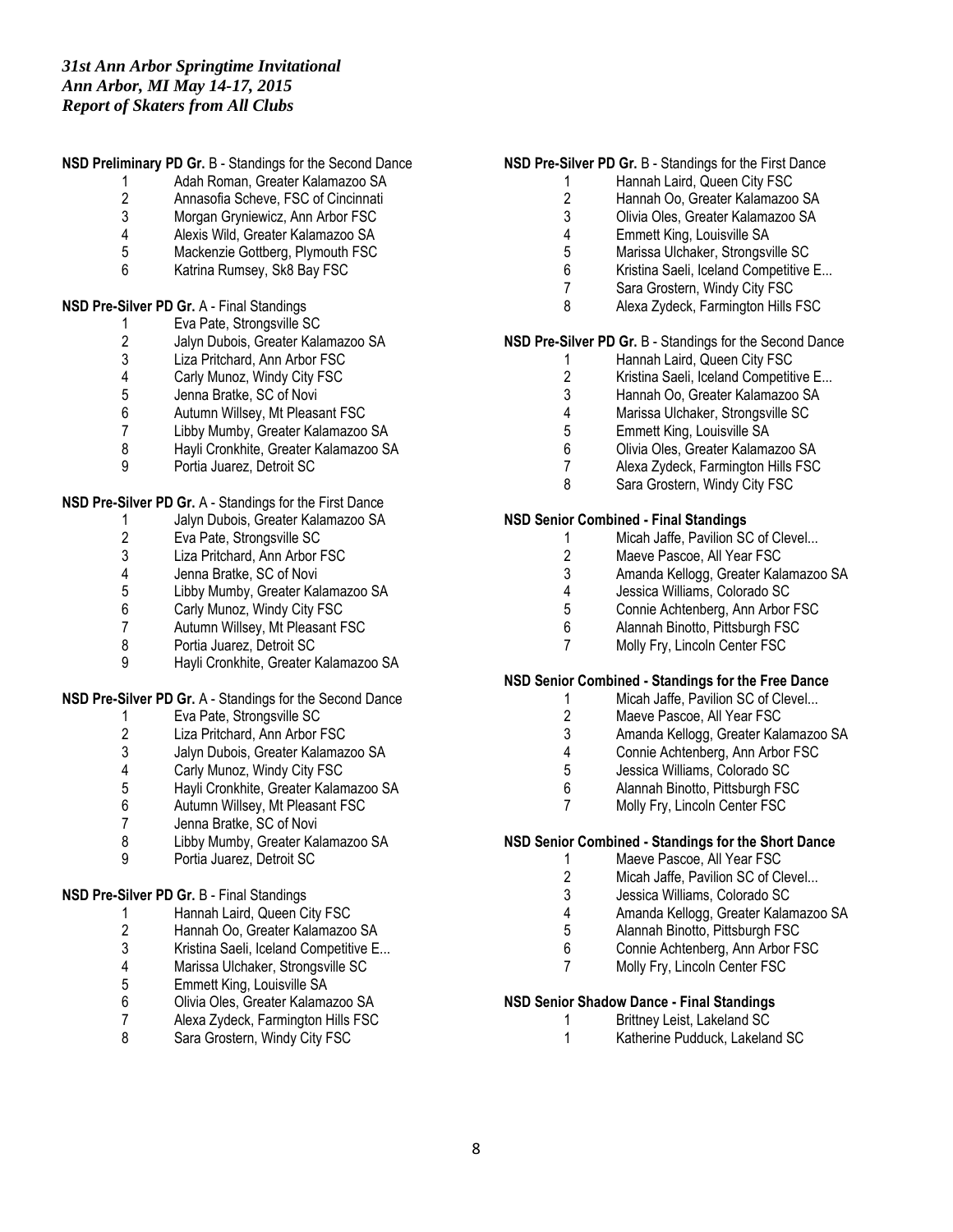#### **NSD Silver PD - Final Standings**

- 1 Olivia Penny, Greater Kalamazoo SA<br>2 Trinity Lee, Detroit SC
- 2 Trinity Lee, Detroit SC<br>3 Halev Williams. Greate
- 3 Haley Williams, Greater Kalamazoo SA
- 4 Katherine Toth, Detroit SC<br>5 Caroline Smith, Greater Kal
- 5 Caroline Smith, Greater Kalamazoo SA<br>6 Caitlin Wong, DuPage FSC
- Caitlin Wong, DuPage FSC
- 7 Katarina Pearson, DuPage FSC

#### **NSD Silver PD - Standings for the First Dance**

- 1 Olivia Penny, Greater Kalamazoo SA
- 2 Katherine Toth, Detroit SC<br>3 Trinity Lee, Detroit SC
- 3 Trinity Lee, Detroit SC<br>4 Halev Williams. Greate
- 4 Haley Williams, Greater Kalamazoo SA
- 5 Caitlin Wong, DuPage FSC<br>6 Caroline Smith. Greater Kala
- 6 Caroline Smith, Greater Kalamazoo SA
- 7 Katarina Pearson, DuPage FSC

#### **NSD Silver PD - Standings for the Second Dance**

- 1 Olivia Penny, Greater Kalamazoo SA
- 2 Trinity Lee, Detroit SC<br>3 Halev Williams. Greate
- 3 Haley Williams, Greater Kalamazoo SA
- 4 Caroline Smith, Greater Kalamazoo SA<br>5 Caitlin Wong, DuPage FSC
- Caitlin Wong, DuPage FSC
- 6 Katherine Toth, Detroit SC
- 7 Katarina Pearson, DuPage FSC

# **Open Juvenile Girls - Final Standings**

- 1 Alyssa Duke, Strongsville SC<br>2 Julia Pinkerton. Columbus FS
- 2 Julia Pinkerton, Columbus FSC
- 3 Julia Rose Neff, Nashville FSC
- 4 Erin Longo, SC of Central Ohio

# **Open Juvenile Girls FS Gr.** A - Final Standings

- 1 Sophia Gallette, Detroit SC<br>2 Julia Pinkerton, Columbus F
- 2 Julia Pinkerton, Columbus FSC<br>3 Cathrvn McGowan, Arctic FSC
- 3 Cathryn McGowan, Arctic FSC<br>4 Alicia McCallum. Detroit SC
- 4 Alicia McCallum, Detroit SC<br>5 Emily Ji. Columbus FSC
- 5 Emily Ji, Columbus FSC
- 6 Emily Nelson, Coliseum FSC of MI

# **Open Juvenile Girls FS Gr.** B - Final Standings

- 1 Gitika Kumar, SC of Novi<br>2 Lauren Flynn, Arctic FSC
- Lauren Flynn, Arctic FSC
- 3 Star Su, Arctic FSC<br>4 Andrea Gardner. Mu
- 4 Andrea Gardner, Muskegon Lakeshore FSC<br>5 Brooke Dolan Coliseum FSC of MI
- 5 Brooke Dolan, Coliseum FSC of MI

#### **Preiminary CM Gr.** A - Final Standings

- 1 Rachel Murwin, Strongsville SC<br>2 Mckenna Martin, Columbus FSC
	- 2 Mckenna Martin, Columbus FSC<br>3 Samara Rivchun, Shaker FSC
	- 3 Samara Rivchun, Shaker FSC
	- 4 Julianne Kittel, Canadian Ice Academy<br>5 Trinity Oppenheimer. Muskegon Lakesh
	- 5 Trinity Oppenheimer, Muskegon Lakeshore FSC<br>6 Rebecka Hakansson Ann Arbor FSC
	- Rebecka Hakansson, Ann Arbor FSC
	- 7 Abby Mumby, Greater Kalamazoo SA
	- 8 Caroline Kotcher, Detroit SC

# **Preiminary CM Gr.** B - Final Standings

- 1 Vanessa Vihnanek, Glenwood FSC<br>2 Rose Thaman, Bowling Green SC
- 2 Rose Thaman, Bowling Green SC<br>3 Jamie McSweenev, Shaker FSC
- 3 Jamie McSweeney, Shaker FSC<br>4 Hadley France, Muskegon Lakes
- 4 Hadley France, Muskegon Lakeshore FSC<br>5 Isobel Alford. Coliseum FSC of MI
- 5 Isobel Alford, Coliseum FSC of MI
- 6 Paige Thompson, Strongsville SC
- 7 Emma Stoody, Fort Wayne ISC
- 8 Elson Willsey, Mt Pleasant FSC
- 9 Yasmeen Faranso, SC of Novi
- 10 Selina Lin, Ann Arbor FSC

# **Preiminary CM Gr.** C - Final Standings

- 1 Caleigh Leiken, Shaker FSC<br>2 Kailee Gorczyca, Strongsville
- 2 Kailee Gorczyca, Strongsville SC<br>3 Sarinna Vasavada, Shaker FSC
- 3 Sarinna Vasavada, Shaker FSC<br>4 Ashley Miller, SC of Central Ohio
- Ashley Miller, SC of Central Ohio
- 5-TIE Rachael Schmidt, Strongsville SC
- 5-TIE Miranda Larue, Traverse City FSC
- 5-TIE Alaina Barnhart, Muskegon Lakeshore FSC
- 8 Meredith Boes, SC of Central Ohio

# Pre-Juv.**/**Adult Bronze Dramatic Entertainment - Final Standings

- 1 Samantha Bartolotta, Onyx-Suburban SA
- 2 Linnea Hughes, Greater Kalamazoo SA

#### **Pre-Juvenile Boys FS - Final Standings**

- 1 Alexei Chen, Onyx-Suburban SA<br>2 Max Rvan. Pavilion SC of Clevel..
- Max Ryan, Pavilion SC of Clevel...

#### **Pre-Juvenile CM Gr.** A - Final Standings

- 1 Olivia Wingfield, Traverse City FSC
- 2 Abigail Hiler, Traverse City FSC<br>3 Ava Forrester. Bowling Green SC
	- Ava Forrester, Bowling Green SC
- 4 Cora Egbert, Bowling Green SC<br>5 Elyse Peterson, DuPage FSC
- 5 Elyse Peterson, DuPage FSC<br>6 Amy Isenberg. Columbus FSC
- Amy Isenberg, Columbus FSC
- 7 Phillip Zhang, Canadian Ice Academy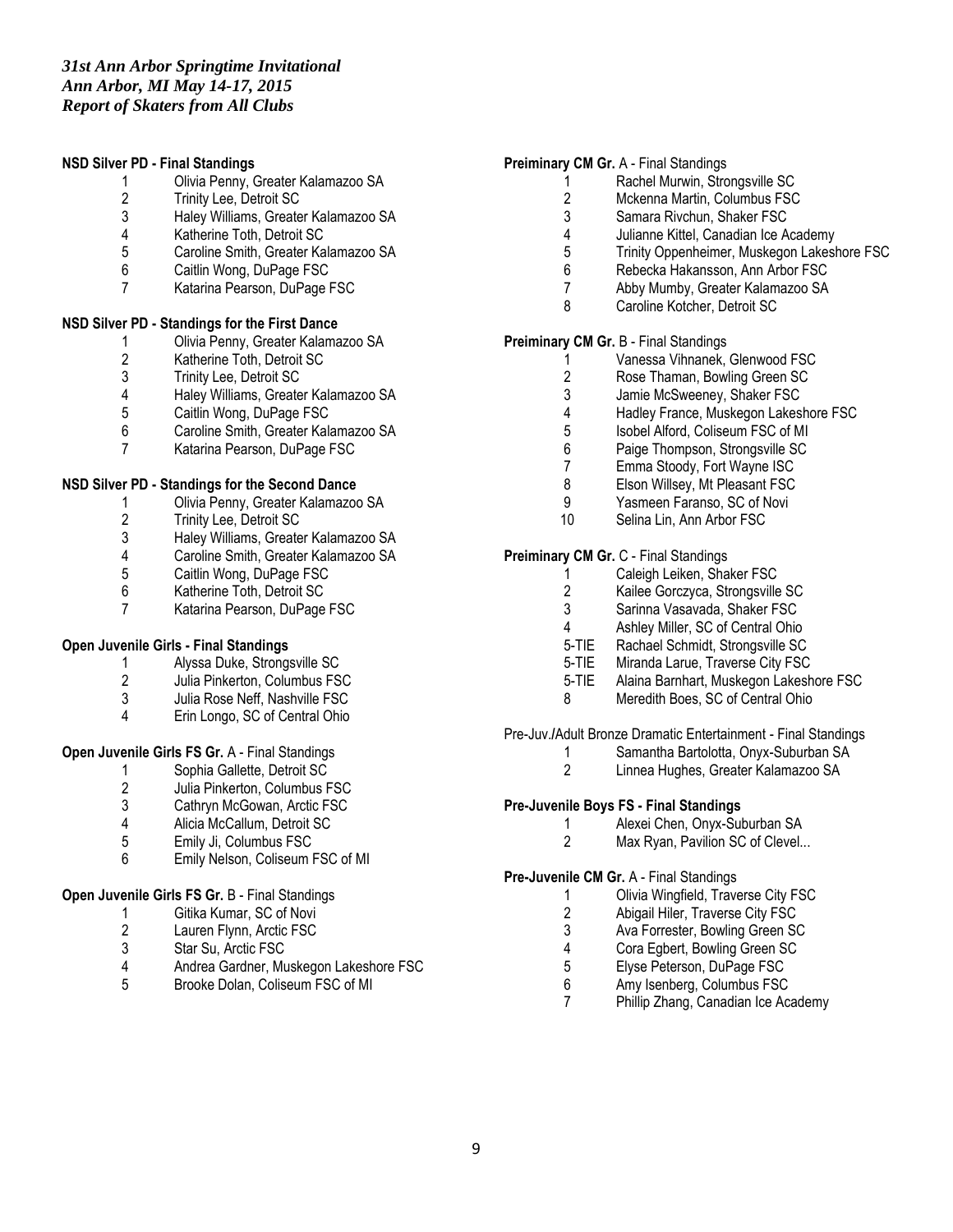#### **Pre-Juvenile CM Gr.** B - Final Standings

- 1 Maya Hollander, Shaker FSC<br>2 Caitlin Miller, Lake Effect FSC
- 2 Caitlin Miller, Lake Effect FSC<br>3 Lauren Ball. Detroit SC
- Lauren Ball, Detroit SC
- 4 Emma Jamison, Glenwood FSC
- 5 Delaney Geiersbach, Muskegon Lakeshore FSC

#### **Pre-Juvenile CM Gr.** C - Final Standings

- 1 Mikaela Hazergian, Plymouth FSC<br>2 Autumn Willsey, Mt Pleasant FSC
- 2 Autumn Willsey, Mt Pleasant FSC<br>3 Halev Lemke. Glenwood FSC
- 3 Haley Lemke, Glenwood FSC<br>4 Julia Rose Neff. Nashville FSC
- 4 Julia Rose Neff, Nashville FSC<br>5 Nina Venkatesh. Thomas Creek
- 5 Nina Venkatesh, Thomas Creek FSC<br>6 Jill Zuelke, Glenwood FSC
- Jill Zuelke, Glenwood FSC
- 7 Sarah Cummins, Gilmour Academy FSC

# **Pre-Juvenile Couples PD - Final Standings**

- 1 Kristina Bland, Detroit SC
- 1 Gabriel Francis, Detroit SC

#### **Pre-Juvenile Couples PD - Standings for the First Dance**

- 1 Kristina Bland, Detroit SC<br>1 Gabriel Francis, Detroit SC
- 1 Gabriel Francis, Detroit SC

#### **Pre-Juvenile Couples PD - Standings for the Second Dance**

- 1 Kristina Bland, Detroit SC<br>1 Gabriel Francis Detroit SC
- 1 Gabriel Francis, Detroit SC

# **Pre-Juvenile Duet - Final Standings**

- 1 Samantha Reeves, Onyx-Suburban SA
- 1 Lindsey Steffens, Onyx-Suburban SA<br>2 Chloe Croff. Lakeland SC
- 2 Chloe Croff, Lakeland SC<br>2 Gabrielle Tuson, Lakeland
- 2 Gabrielle Tuson, Lakeland SC

# **Pre-Juvenile Girls FS Gr.** A - Final Standings

- 1 Katarina Wolfkostin, Arctic FSC<br>2 Brooke McIntosh, Canadian Ice
- 2 Brooke McIntosh, Canadian Ice Academy
- 3 Gianna Gallette, Detroit SC<br>4 Julia Dimeglio. Onvx-Suburk
- 4 Julia Dimeglio, Onyx-Suburban SA<br>5 Sophia Zou. Queen City FSC
- 5 Sophia Zou, Queen City FSC
- 6 Rachel Sapola, Forestwood FSC of Parma
- Amanda Melling, Lansing SC
- 8 Isabella Anderson, Greater Kalamazoo SA

# **Pre-Juvenile Girls FS Gr.** B - Final Standings

- 1 Ava Zarewych, Onyx-Suburban SA<br>2 Annie Decoteau Vogelsang, Canadi
- 2 Annie Decoteau Vogelsang, Canadian Ice
- Academy
	- 3-TIE Elizabeth Morris, Mentor FSC<br>3-TIE Baleigh Costello, Lansing SC
		- Baleigh Costello, Lansing SC
		- 5 Abby Smith, Louisville SA
		- 6 Kailey Jungbluth, Lakeland SC<br>7 Gracelyn Thomas, Queen City
		- 7 Gracelyn Thomas, Queen City FSC<br>8 Alison Chen Detroit SC
		- Alison Chen, Detroit SC

# **Pre-Juvenile Girls FS Gr.** C - Final Standings

- 1 Grace Caicco, Arctic FSC<br>2 Jiarui Han. Wooster FSC
- 2 Jiarui Han, Wooster FSC<br>3 Gabrille Yakovlev. Detroit
- Gabrille Yakovlev, Detroit SC
- 4 Anesley Middlekauff, Arctic FSC<br>5 Emma Jamison. Glenwood FSC
- 5 Emma Jamison, Glenwood FSC<br>6 Jasmine Tedio Detroit SC
	- Jasmine Tedjo, Detroit SC
- 7 Rebecca Zhang, Columbus FSC
- 8 Olivia Penny, Greater Kalamazoo SA

#### **Pre-Juvenile Girls FS Gr.** D - Final Standings

- 1 Haley Lemke, Glenwood FSC<br>2 Hannah Oo. Greater Kalamazo
- 2 Hannah Oo, Greater Kalamazoo SA<br>3 Lauren Ball. Detroit SC
- Lauren Ball, Detroit SC
- 
- 4 Maya Hollander, Shaker FSC<br>5 Abby Donahue. Onvx-Suburba Abby Donahue, Onyx-Suburban SA
- 6 Amanda Burton, Fort Wayne ISC
- 7 Caitlin Miller, Lake Effect FSC
- 8 Katerina Cristo, Northern Kentucky SC

#### **Pre-Juvenile Girls FS Gr.** E - Final Standings

- - 1 Isabella Pagogna, Ice House SA<br>2 Halev Williams. Greater Kalamazo
	- 2 Haley Williams, Greater Kalamazoo SA<br>3 Hannah Laird. Queen City FSC Hannah Laird, Queen City FSC
	-
	- 4 Gracie Chenevey, Winterhurst FSC<br>5 Julia Rose Neff. Nashville FSC 5 Julia Rose Neff, Nashville FSC<br>6 Jill Zuelke, Glenwood FSC
	- Jill Zuelke, Glenwood FSC
	- 7 Kyleigh Brown, Coliseum FSC of MI

# **Pre-Juvenile Girls/Boys TT FS - Final Standings**

- 1 Nina Venkatesh, Thomas Creek FSC
- 2 Rachel Bigelow, Mt Pleasant FSC<br>3 Autumn Willsev. Mt Pleasant FSC
- Autumn Willsey, Mt Pleasant FSC
- 4 Elson Willsey, Mt Pleasant FSC
- 5 Sofia Spencer, Detroit SC<br>6 Sydney Mailloux, Ice Hous
- 6 Sydney Mailloux, Ice House SA<br>7 Gabriella Renteria-Bishop, Ann
- Gabriella Renteria-Bishop, Ann Arbor FSC

# **Pre-Juvenile Jumps Gr.** A - Final Standings

- 1 Kateryna Heba, Detroit SC
- 2 Josephine Billings, Lansing SC<br>3 Caroline Michalak. Detroit SC
- Caroline Michalak, Detroit SC
- 4 Phillip Zhang, Canadian Ice Academy
- 5 Katrina Spears, Detroit SC
- 6 Mikayla Lomas, Lansing SC

# **Pre-Juvenile Jumps Gr.** B - Final Standings

- 1 Delaney Reilley, Fort Wayne ISC<br>2 Lauren Ball. Detroit SC
- 2 Lauren Ball, Detroit SC<br>3 Elizabeth Muchnik, Detr
- Elizabeth Muchnik, Detroit SC
- 4 Izabella Muchnik, Detroit SC<br>5 Mikaela Hazergian, Plymouth
- 5 Mikaela Hazergian, Plymouth FSC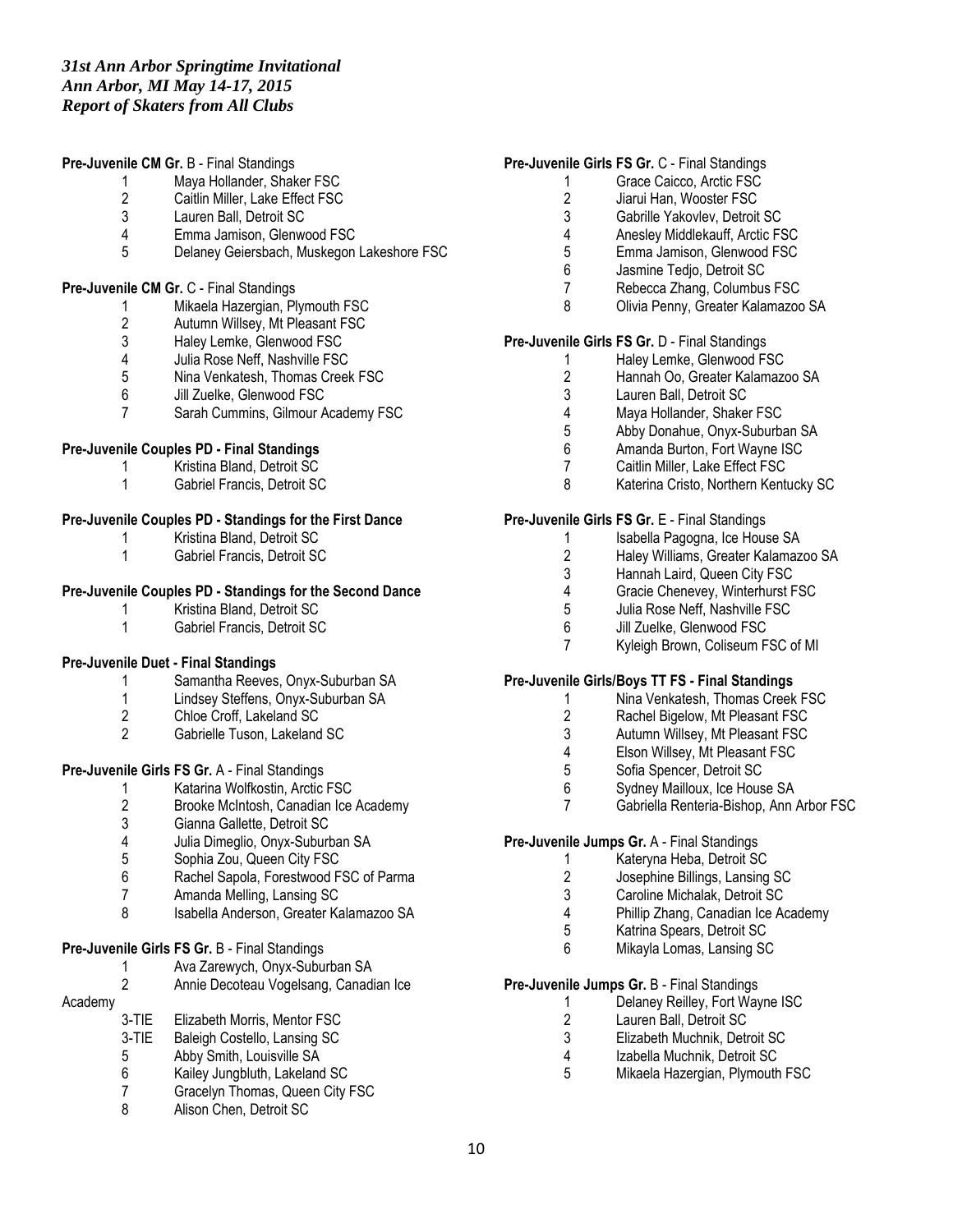#### **Pre-Juvenile Light Entertainment - Final Standings**

- 1 Kyleigh Brown, Coliseum FSC of MI<br>2 Gianna Gallette, Detroit SC
- 2 Gianna Gallette, Detroit SC<br>3 Samantha Reeves. Onvx-Su
- 3 Samantha Reeves, Onyx-Suburban SA
- 4 Samantha Bartolotta, Onyx-Suburban SA

#### **Pre-Juvenile Spins Gr.** A - Final Standings

- 1 Brooke McIntosh, Canadian Ice Academy
- 2 Kateryna Heba, Detroit SC<br>3 Josephine Billings, Lansing
- 3 Josephine Billings, Lansing SC<br>4 Katrina Spears, Detroit SC
- Katrina Spears, Detroit SC
- 5 Mckenna Martin, Columbus FSC

# **Pre-Juvenile Spins Gr.** B - Final Standings

- 1 Heidi Mencl, Shaker FSC<br>2 Caroline Michalak. Detroit
- 2 Caroline Michalak, Detroit SC<br>3 Mikayla Lomas Lansing SC
- 3 Mikayla Lomas, Lansing SC
- 4 Elizabeth Muchnik, Detroit SC<br>5 Phillin Zhang, Canadian Ice Ad
- 5 Phillip Zhang, Canadian Ice Academy

#### **Pre-Juvenile Spins Gr.** C - Final Standings

- 1 Audrey Yarema, Detroit SC<br>2 Mikaela Hazergian, Plymout
- 2 Mikaela Hazergian, Plymouth FSC<br>3 Rachel Bigelow, Mt Pleasant FSC
- 3 Rachel Bigelow, Mt Pleasant FSC<br>4 Izabella Muchnik, Detroit SC
- 4 Izabella Muchnik, Detroit SC<br>5 Nina Venkatesh. Thomas Cre
- 5 Nina Venkatesh, Thomas Creek FSC<br>6 Hanna Fussman Mt Pleasant FSC
- Hanna Fussman, Mt Pleasant FSC

# **Prel/Pre-Preliminary Duet - Final Standings**

- 1-TIE Riley Shore, Wyandotte FSC
- 1-TIE Sal Verduce, Wyandotte FSC
- 1-TIE Emily Iatrou, Lakeland SC
- 1-TIE Lexie Lafata, Lakeland SC
- 3 Tabitha Hentes, Lakeland SC
- 3 Jacquelyn Lewis, Lakeland SC

# **Preliminary Boys FS - Final Standings**

- 1 Gabriel Roberts, Columbus FSC<br>2 Emmett King. Louisville SA
- 2 Emmett King, Louisville SA
- 3 Phillip Zhang, Canadian Ice Academy
- 4 Ethan Sun, Detroit SC

# **Preliminary Couples PD - Final Standings**

- 1 Kristina Bland, Detroit SC
- 1 Gabriel Francis, Detroit SC

# **Preliminary Couples PD - Standings for the First Dance**

- 1 Kristina Bland, Detroit SC<br>1 Gabriel Francis, Detroit SC
- 1 Gabriel Francis, Detroit SC

# **Preliminary Couples PD - Standings for the Second Dance**

- 1 Kristina Bland, Detroit SC<br>1 Gabriel Francis, Detroit SC
- 1 Gabriel Francis, Detroit SC

#### **Preliminary Girls FS Gr.** A - Final Standings

- 1 Jessica Kroetsch, Detroit SC<br>2 Cora Egbert, Bowling Green
- 2 Cora Egbert, Bowling Green SC<br>3 Masha Mokhova, Lansing SC
- Masha Mokhova, Lansing SC
- 4 Alaina Shenton, Arctic FSC<br>5 Rachel Murwin, Strongsville
- 5 Rachel Murwin, Strongsville SC
- 6 Samara Rivchun, Shaker FSC
- 7 Caitlynn Curley, SC of Novi
- 8 Annie Cors, Winterhurst FSC

#### **Preliminary Girls FS Gr.** C - Final Standings

- 1 Abigail Hiler, Traverse City FSC<br>2 Chloe Pagogna, Ice House SA
- 2 Chloe Pagogna, Ice House SA<br>3 Jamie McSweenev. Shaker FS
- Jamie McSweeney, Shaker FSC
- 4 Arisa Hocharoen, Fort Wayne ISC<br>5 Caleigh Barnard, Columbus FSC
- 5 Caleigh Barnard, Columbus FSC
- 6-TIE Ashley Szymanski, Fort Wayne ISC
- 6-TIE Elyse Peterson, DuPage FSC
- 8 Kateryna Heba, Detroit SC

# **Preliminary Girls FS Gr.** D - Final Standings

- 1 Elisabeth Butz, Fort Wayne ISC<br>2 Ava Forrester. Bowling Green SO
- 2 Ava Forrester, Bowling Green SC<br>3 Vanessa Vihnanek, Glenwood FS
- Vanessa Vihnanek, Glenwood FSC
- 4 Amanda Vermillon, Ice House SA<br>5 Isobel Alford. Coliseum FSC of MI
- 5 Isobel Alford, Coliseum FSC of MI<br>6 Abigail Spear, St Clair Shores FSC
- Abigail Spear, St Clair Shores FSC
- 7 Callie Hall, Louisville SA
- 8 Samantha Schneider, Onyx-Suburban SA<br>9 Flizabeth Muchnik Detroit SC
- 9 Elizabeth Muchnik, Detroit SC
- 10 Audrey Yarema, Detroit SC

# **Preliminary Girls FS Gr.** E - Final Standings

- 1-TIE Sreya Sakhamuru, Columbus FSC
- 1-TIE Abbie Fick, Journey FSC
- 3 Francesca Schena, Onyx-Suburban SA
- 4 Emma Stoody, Fort Wayne ISC
- 5 Chase Naylor, Fort Wayne ISC
- 6 Katelyn Capitani, Detroit SC
- 7 Olivia Wingfield, Traverse City FSC
- 8 Sarinna Vasavada, Shaker FSC
- 9 Delaney Geiersbach, Muskegon Lakeshore FSC

#### **Preliminary Girls FS Gr.** F - Final Standings

- - 1 Caitlyn Canter, Columbus FSC<br>2 Delanev Reillev. Fort Wavne IS
	- 2 Delaney Reilley, Fort Wayne ISC<br>3 Izabella Muchnik. Detroit SC Izabella Muchnik, Detroit SC
	-
	- 4 Kailee Gorczyca, Strongsville SC<br>5 Caleigh Leiken, Shaker FSC
	- 5 Caleigh Leiken, Shaker FSC<br>6 Kathrvn Mc Intvre. Plymouth Kathryn Mc Intyre, Plymouth FSC
	- 7 Hannah Wolschlager, Sk8 Bay FSC
	- 8 Cate George Clark, Detroit SC<br>9 Mikaela Hazergian, Plymouth F
	- Mikaela Hazergian, Plymouth FSC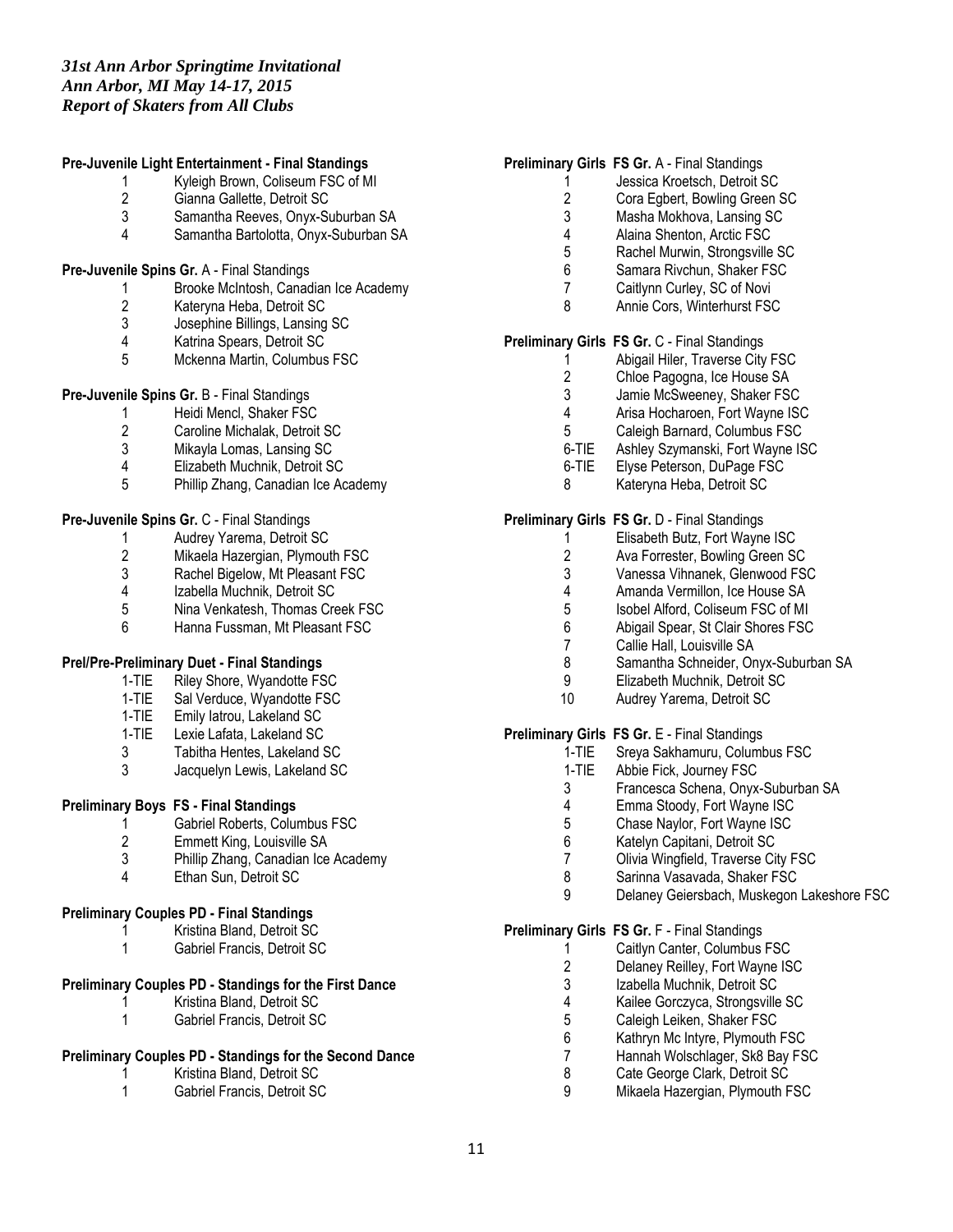#### **Preliminary Girls TT FS Gr.** A - Final Standings

1 Audrey Poat, Arctic FSC<br>2 Mackenna Pratt. Muskeq

- 2 Mackenna Pratt, Muskegon Lakeshore FSC
- 3 Keira Li, Arctic FSC
- 4 Sarah Capper, Coliseum FSC of MI<br>5 Izabella Doubledee. Lansing SC
- 5 Izabella Doubledee, Lansing SC<br>6 Andria Annala, Ann Arbor FSC
- 6 Andria Annala, Ann Arbor FSC
- 7 Alexandra Beber, Fort Wayne ISC

# **Preliminary Girls TT FS Gr.** B - Final Standings

- 1 Alicia Dell, Lakeland SC
- 2 Zoe Cialella, Arctic FSC<br>3 Emma Vermillon, Ice Ho
- 3 Emma Vermillon, Ice House SA<br>4 Cenedra Hawn, Greater Kalama:
- 4 Cenedra Hawn, Greater Kalamazoo SA<br>5 Sophie Mever. St Clair Shores FSC
- 5 Sophie Meyer, St Clair Shores FSC
- 6 Brett Flaskamp, Arctic FSC

# **Preliminary Girls TT FS Gr.** C - Final Standings

- 1 Yasmeen Faranso, SC of Novi<br>2 Skylar Thompson. Coliseum FS
- 2 Skylar Thompson, Coliseum FSC of MI<br>3 Cassidy Boes. SC of Central Ohio
- 3 Cassidy Boes, SC of Central Ohio<br>4 Allison Tate. Muskegon Lakeshore
- 4 Allison Tate, Muskegon Lakeshore FSC<br>5 Emma Spiess. Ann Arbor FSC
- 5 Emma Spiess, Ann Arbor FSC
- Inez Allard, Muskegon Lakeshore FSC
- 7 Olivia Pearsall, Ice House SA

# **Preliminary Girls TT FS Gr.** D - Final Standings

- 1 Elysa Grossman, Ann Arbor FSC<br>2 Caroline Maier. Greater Kalamazo
- 2 Caroline Maier, Greater Kalamazoo SA<br>3 Megan Slemp, Ice House SA
- Megan Slemp, Ice House SA
- 4 Laurent Sainte-Marie, Detroit SC<br>5 Reet Singh. Detroit SC
- Reet Singh, Detroit SC
- 6 Cate Blair, Greater Kalamazoo SA

# **Preliminary Girls TT FS Gr.** E - Final Standings

- 1 Kelsey Evans, Plymouth FSC<br>2 Miranda Larue. Traverse City
- Miranda Larue, Traverse City FSC
- 3 Libby Mumby, Greater Kalamazoo SA
- 4 Callie Barnas, New Edge FSC
- 5 Kendall Hannemann, Greater Kalamazoo SA

# **Preliminary Jumps - Final Standings**

- 1 Kailee Gorczyca, Strongsville SC<br>2 Rachael Schmidt, Strongsville SC
- 2 Rachael Schmidt, Strongsville SC
- 3 Sydney Schulte, Detroit SC<br>4 Danielle Totzke. Detroit SC
- 4 Danielle Totzke, Detroit SC<br>5 Julianne Kittel, Canadian Icc
- 5 Julianne Kittel, Canadian Ice Academy
- 6 Paige Thompson, Strongsville SC
- 7 Julia Walters, Lansing SC

#### **Preliminary Light Entertainment - Final Standings**

- 1 Elisabeth Butz, Fort Wayne ISC<br>2 Delanev Reillev. Fort Wayne ISC
- 2 Delaney Reilley, Fort Wayne ISC<br>3 Sydney Mailloux, Ice House SA
- Sydney Mailloux, Ice House SA
- 4 Chase Naylor, Fort Wayne ISC<br>5 Emma Stoody. Fort Wayne ISC
- 5 Emma Stoody, Fort Wayne ISC<br>6 Amanda Reeves Onvx-Suburba
- 6 Amanda Reeves, Onyx-Suburban SA
- 7 Annie Cors, Winterhurst FSC
- 8 Sarah Capper, Coliseum FSC of MI
- 9 Callie Hall, Louisville SA

# **Preliminary Ltd.** Girls FS Gr. A - Final Standings

- 1 Julianne Kittel, Canadian Ice Academy<br>2 Rose Thaman. Bowling Green SC
- Rose Thaman, Bowling Green SC
- 3 Lexie Lafata, Lakeland SC
- 4 Mckenna Martin, Columbus FSC<br>5 Annabella Bandol Detroit SC
- 5 Annabella Bandol, Detroit SC
- 6 Julia Young, Riverside FSC
- 7 Grace Worthington, Muskegon Lakeshore FSC

#### **Preliminary Ltd.** Girls FS Gr. B - Final Standings

- 1 Megan Paweski, Ice House SA<br>2 Skylar Godo. Journey FSC
- 2 Skylar Godo, Journey FSC<br>3 Meredith Boes. SC of Centr
- Meredith Boes, SC of Central Ohio
- 4 Ashley Miller, SC of Central Ohio<br>5 Emma Lammers. SC of Central O
- 5 Emma Lammers, SC of Central Ohio<br>6 Alaina Barnhart Muskegon Lakeshore
- 6 Alaina Barnhart, Muskegon Lakeshore FSC

# **Preliminary Spins Gr.** A - Final Standings

- 1 Phoebe Anderson, Columbus FSC
- 2 Miranda Brown, Mentor FSC
- 3 Kimberly You, Riverside FSC<br>4 Sydnev Schulte, Detroit SC
- Sydney Schulte, Detroit SC
- 5 Julianne Kittel, Canadian Ice Academy
- 6 Cate Rukin, Shaker FSC

# **Preliminary Spins Gr.** B - Final Standings

- 1 Paige Thompson, Strongsville SC<br>2 Mandy Hartman, SC of Southeaste
	- Mandy Hartman, SC of Southeastern Mi...
	- 3 Leah Grieco, Strongsville SC
	- 4 Caroline Kotcher, Detroit SC<br>5 Sara Nitschke. Mt Pleasant F
	- 5 Sara Nitschke, Mt Pleasant FSC
	- 6 Sophia Webber, Strongsville SC

#### **Preliminary Spins Gr.** C - Final Standings

- 1 Jamie McSweeney, Shaker FSC<br>2-TIE Kilev Tiemann, Lansing SC
- Kiley Tiemann, Lansing SC
- 2-TIE Kailee Gorczyca, Strongsville SC
- 4 Rachael Schmidt, Strongsville SC<br>5 Alvssa Tavlor. SC of Southeastern
- Alyssa Taylor, SC of Southeastern Mi...
- 6 Leanna Freund, Strongsville SC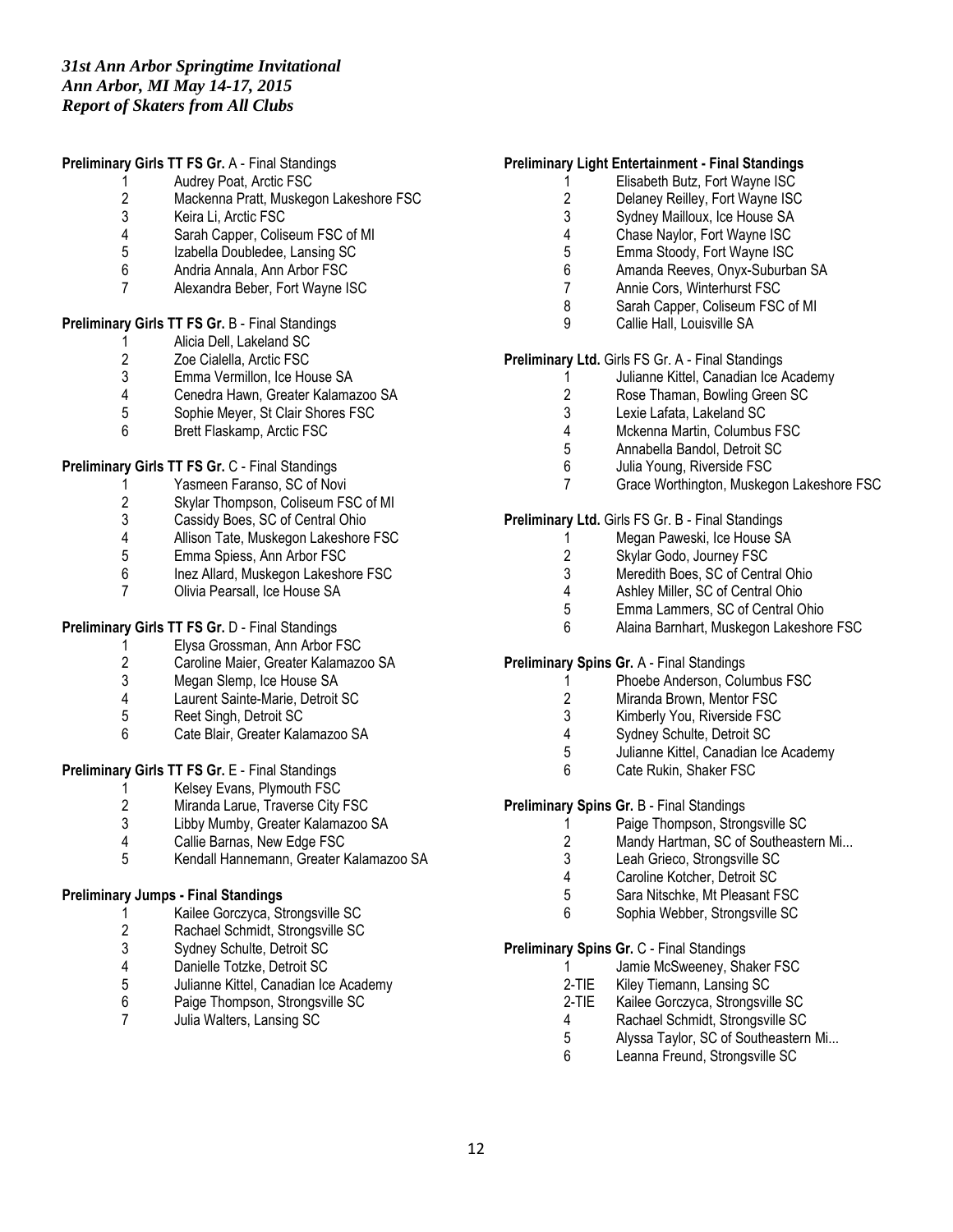#### **Pre-Preliminary CM Gr.** A - Final Standings

- 1 Miranda Brown, Mentor FSC<br>2 Hannah Rutherford. Gilmour
- 2 Hannah Rutherford, Gilmour Academy FSC
- Mackenna Pratt, Muskegon Lakeshore FSC
- 4 Grace Worthington, Muskegon Lakeshore FSC
- 5 Gabrielle Gippert, Detroit SC<br>6 Milena Topini, SC of Novi
- Milena Topini, SC of Novi
- 7 Andria Annala, Ann Arbor FSC
- 8 Cindy Xue, Ann Arbor FSC

#### **Pre-Preliminary CM Gr.** B - Final Standings

- 1 Alexa Beegun, Shaker FSC<br>2 Alicia Deng. Columbus FSC
- 2 Alicia Deng, Columbus FSC<br>3 Mandy Hartman, SC of Sout
- 3 Mandy Hartman, SC of Southeastern Mi...<br>4 Allison Tate, Muskegon Lakeshore FSC
- 4 Allison Tate, Muskegon Lakeshore FSC<br>5 Cassidy Boes. SC of Central Ohio
- Cassidy Boes, SC of Central Ohio
- 6 Sophie Meyer, St Clair Shores FSC

# **Pre-Preliminary CM Gr.** C - Final Standings

- 1 Callie Frimel, Mentor FSC
- 2 Leah Grieco, Strongsville SC<br>3 Rena Bilenko. Columbus FSC
- 3 Rena Bilenko, Columbus FSC<br>4 Kylie Farrell, Shaker FSC
- 4 Kylie Farrell, Shaker FSC<br>5 Zoe Beekman, Coliseum F
- Zoe Beekman, Coliseum FSC of MI
- 6 Inez Allard, Muskegon Lakeshore FSC
- 7 Lily Spiess, Ann Arbor FSC

# **Pre-Preliminary CM Gr.** D - Final Standings

- 1 Leanna Freund, Strongsville SC<br>2 Alvssa Tavlor. SC of Southeaster
- 2 Alyssa Taylor, SC of Southeastern Mi...<br>3 Sophia Webber, Strongsville SC
- 3 Sophia Webber, Strongsville SC<br>4 Skylar Thompson, Coliseum FSC
- 4 Skylar Thompson, Coliseum FSC of MI<br>5 Madelyn Parsell. SC of Central Ohio
- Madelyn Parsell, SC of Central Ohio
- 6 Angelina To, Columbus FSC
- 7 Libby Mumby, Greater Kalamazoo SA<br>8 Madison Werner, Lapeer SC
- Madison Werner, Lapeer SC

# **Pre-Preliminary Girls FS Gr.** A - Final Standings

- 1 Lisa Zhu, Arctic FSC<br>2 Hannah Rutherford. (
- 2 Hannah Rutherford, Gilmour Academy FSC
- 3 Jillian Gerus, Arctic FSC
- 4 Katrina Impellizzeri, Ice House SA
- 5 Caroline Kotcher, Detroit SC
- 6 Abby Mumby, Greater Kalamazoo SA

# **Pre-Preliminary Girls FS Gr.** B - Final Standings

- 1 Miranda Brown, Mentor FSC<br>2 Liliana Franzese, Arctic FSC
- 2 Liliana Franzese, Arctic FSC<br>3 Cate Rukin, Shaker FSC
- 3 Cate Rukin, Shaker FSC<br>4 Phoebe Anderson Colum
- 4 Phoebe Anderson, Columbus FSC
- 5 Rebecka Hakansson, Ann Arbor FSC
- 6 Danielle Totzke, Detroit SC<br>7 Ava Perciak Strongsville SC
- 7 Ava Perciak, Strongsville SC

#### **Pre-Preliminary Girls FS Gr.** C - Final Standings

- 1 Alicia Taylor, Arctic FSC<br>2 Paige Thompson, Strong
- 2 Paige Thompson, Strongsville SC<br>3 Addison Lee. Detroit SC
- Addison Lee, Detroit SC
- 
- 4 Sydney Schulte, Detroit SC<br>5 Callie Frimel. Mentor FSC 5 Callie Frimel, Mentor FSC
- 6 Trinity Oppenheimer, Muskegon Lakeshore FSC

#### **Pre-Preliminary Girls FS Gr.** D - Final Standings

- 1 Hadley France, Muskegon Lakeshore FSC
- 2 Leah Grieco, Strongsville SC
- 3 Sophia Webber, Strongsville SC<br>4 Kilev Tiemann. Lansing SC
- 4 Kiley Tiemann, Lansing SC<br>5 Nell Stinson. Lansing SC
- Nell Stinson, Lansing SC
- 6 Angelina Franzese, Arctic FSC<br>7 Selina Lin, Ann Arbor FSC
- Selina Lin, Ann Arbor FSC

#### **Pre-Preliminary Girls FS Gr.** E - Final Standings

- 1 Angelina To, Columbus FSC
- 2 Catalina Shen, Thoroughbred FSC<br>3 Leanna Freund. Strongsville SC
- Leanna Freund, Strongsville SC
- 4 Avery Kelley, Columbus FSC<br>5 Rachael Schmidt, Strongsville
- 5 Rachael Schmidt, Strongsville SC<br>6 Madi Haddad. Detroit SC
- Madi Haddad, Detroit SC
- 7 Madelyn Parsell, SC of Central Ohio
- 8 Julia Walters, Lansing SC

# **Pre-Preliminary Girls TT FS Gr.** A - Final Standings

- 1 Milena Topini, SC of Novi<br>2 Sara Nitschke, Mt Pleasar
- Sara Nitschke, Mt Pleasant FSC
- 3 Sophia Hildebrandt, Ann Arbor FSC
- 4 Anneka Fernando, Lansing SC<br>5 Whitnev Heck. Detroit SC
- Whitney Heck, Detroit SC
- 6 Megan Nichols, Coliseum FSC of MI
- 7 Lauren Wild, Greater Kalamazoo SA

# **Pre-Preliminary Girls TT FS Gr.** B - Final Standings

- 1 Zoe Beekman, Coliseum FSC of MI<br>2 Carolynn Calin, Lansing SC
- 2 Carolynn Calin, Lansing SC
- 3 Paige Bolton, SC of Novi
- 4 Lindsay Harpster, Detroit SC
- 5 Lily Spiess, Ann Arbor FSC

#### **Pre-Preliminary Girls TT FS Gr.** C - Final Standings

- 1 Lauren Fakhreldine, Dearborn FSC<br>2 Jacqueline Pattison. Greater Kalama
	- 2 Jacqueline Pattison, Greater Kalamazoo SA
	- 3 Madison Werner, Lapeer SC<br>4 Haley Elliott, Wyandotte FSC
	- 4 Haley Elliott, Wyandotte FSC<br>5 Mallory Foat, Columbus FSC
	- 5 Mallory Fogt, Columbus FSC<br>6 Kate Loope Greater Kalamaz
	- 6 Kate Loope, Greater Kalamazoo SA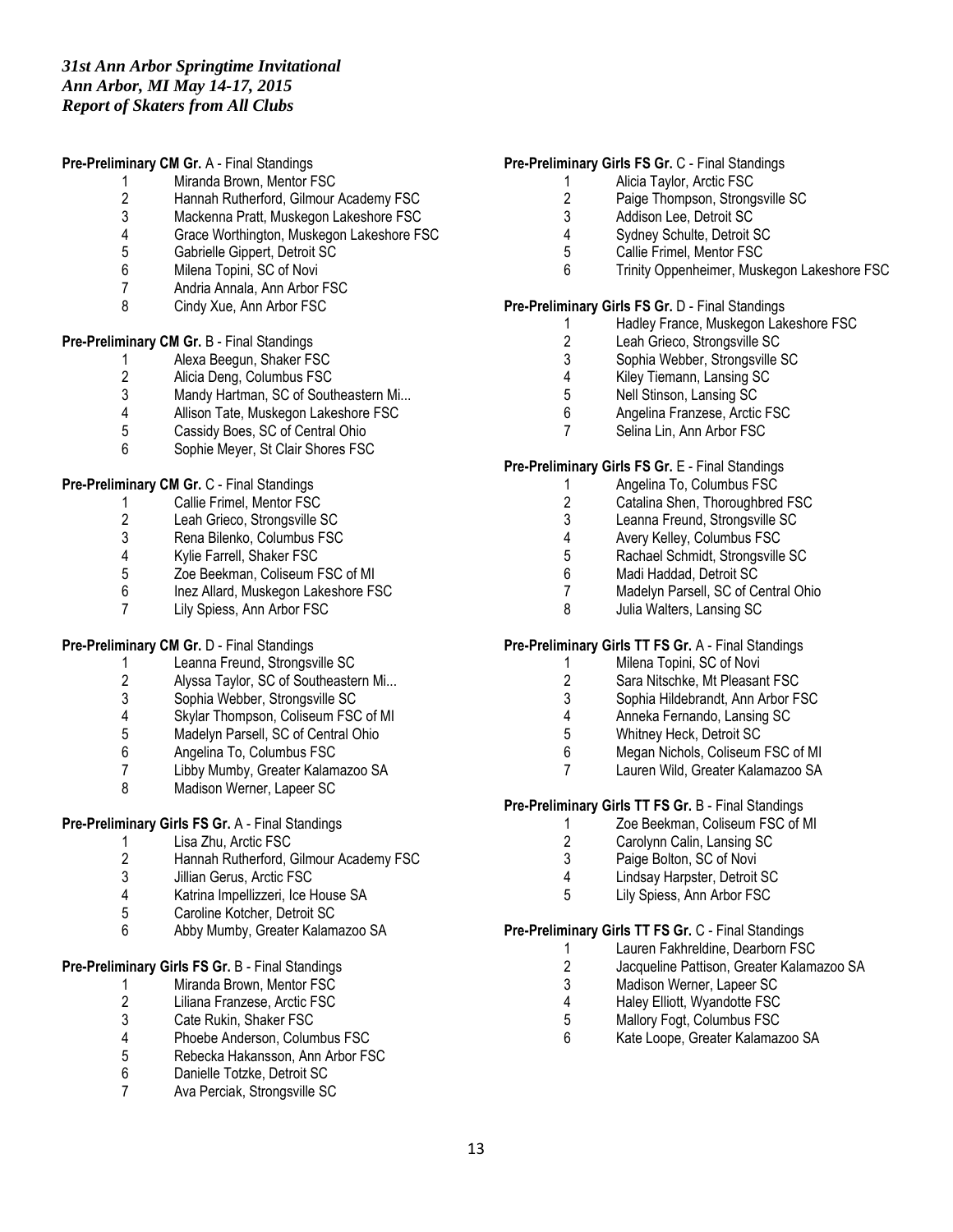#### **Pre-Preliminary Jumps Gr.** A - Final Standings

- 1 Hannah Rutherford, Gilmour Academy FSC<br>2 Gabrielle Gippert. Detroit SC
- 2 Gabrielle Gippert, Detroit SC<br>3 Cindy Xue. Ann Arbor FSC
- Cindy Xue, Ann Arbor FSC

# **Pre-Preliminary Jumps Gr.** B - Final Standings

- 1 Leanna Freund, Strongsville SC
- 2 Leah Grieco, Strongsville SC
- 3 Sophia Webber, Strongsville SC<br>4 Maisie Minnick Lansing SC
- 4 Maisie Minnick, Lansing SC<br>5 Claire Becker. Detroit SC
- 5 Claire Becker, Detroit SC

# **Pre-Preliminary Light Entertainment - Final Standings**

- 1 David Raskin, Nashville FSC<br>2 Sara Nitschke. Mt Pleasant F
- 2 Sara Nitschke, Mt Pleasant FSC<br>3 Jadyn Shapiro. Detroit SC
- 3 Jadyn Shapiro, Detroit SC
- 4 Kristina Bauer, Lakeland SC

# **Pre-Preliminary Spins - Final Standings**

- 1 Callie Frimel, Mentor FSC
- 2 Hannah Rutherford, Gilmour Academy FSC<br>3 Julia Tavlor. SC of Southeastern Mi...
- 3 Julia Taylor, SC of Southeastern Mi...<br>4 Evan Soles. Traverse City FSC
- 4 Evan Soles, Traverse City FSC<br>5 Eivina Stavickyte, Canadian Ice
- Eivina Stavickyte, Canadian Ice Academy
- 6 Sophie Meyer, St Clair Shores FSC

# **Pro Am Bronze PD - Final Standings**

- 1 Jill Guthrie, Wyandotte FSC
- 1 Ryan Devereaux, Coach<br>2 Sydnev Upton, Arctic FSC
- Sydney Upton, Arctic FSC
- 2 Tim McKernan, Coach
- 3-TIE Lia DiCicco, Coach
- 3-TIE Mark Sworm, Iceland Competitive E...
- 3-TIE Irene Schimmel, Ann Arbor FSC
- 3-TIE Brandon Forsyth, Coach
- 5 Nancy Simpson, Lansing SC<br>5 Sergey Magerovskiv, Coach
- 5 Sergey Magerovskiy, Coach

# **Pro Am Bronze PD - Final Standings**

- 1 Jill Guthrie, Wyandotte FSC
- 1 Ryan Devereaux, Coach<br>2 Sydnev Upton. Arctic FSC
- 2 Sydney Upton, Arctic FSC<br>2 Tim McKernan, Coach
- 2 Tim McKernan, Coach<br>3 Irene Schimmel. Ann A
- Irene Schimmel, Ann Arbor FSC
- 3 Brandon Forsyth, Coach<br>4 Lia DiCicco. Coach
- 4 Lia DiCicco, Coach<br>4 Mark Sworm, Icelan
- 4 Mark Sworm, Iceland Competitive E...<br>5 Nancy Simpson, Lansing SC
- 5 Nancy Simpson, Lansing SC<br>5 Sergey Magerovskiv, Coach
- 5 Sergey Magerovskiy, Coach

# **Pro Am Gold PD - Final Standings**

- 1 Nicolette Fey, Detroit SC
	- 1 Paul Bellantuono, Coach<br>2 Alannah Binotto, Pittsburg
	- 2 Alannah Binotto, Pittsburgh FSC
	- 2 Ryan Devereaux, Coach<br>3 Joy Davis, Columbus FS
	- 3 Joy Davis, Columbus FSC<br>3 Tim McKernan Coach
	- Tim McKernan, Coach
	- 4 Katarina Wardowski, Onyx-Suburban SA
	- 4 Sergey Magerovskiy, Coach

# **Pro Am Pre-Bronze PD - Final Standings**

- 1 Bianca Karibian, Ann Arbor FSC<br>1 Brandon Forsyth. Coach
- 1 Brandon Forsyth, Coach<br>2 Evelyn Lemm. Ann Arbor
- Evelyn Lemm, Ann Arbor FSC
- 2 Brandon Forsyth, Coach<br>3 Salome Mouliere. Ann Ar
- Salome Mouliere, Ann Arbor FSC
- 3 Brandon Forsyth, Coach
- 4 Emma Spiess, Ann Arbor FSC
- 4 Daniel Eaton, Coach<br>5 Riley Shore Wyando
- Riley Shore, Wyandotte FSC
- 5 Ryan Devereaux, Coach
- 6 Jadyn Shapiro, Detroit SC<br>6 Paul Bellantuono Coach
- Paul Bellantuono, Coach

# **Pro Am Pre-Bronze PD - Final Standings**

- 1 Bianca Karibian, Ann Arbor FSC<br>1 Brandon Forsyth. Coach
- Brandon Forsyth, Coach
- 2 Evelyn Lemm, Ann Arbor FSC<br>2 Brandon Forsyth, Coach
- 2 Brandon Forsyth, Coach<br>3 Salome Mouliere, Ann Ar
- Salome Mouliere, Ann Arbor FSC
- 3 Brandon Forsyth, Coach
- 4 Riley Shore, Wyandotte FSC<br>4 Ryan Devereaux, Coach
- Ryan Devereaux, Coach
- 5 Lily Spiess, Ann Arbor FSC
- 5 Daniel Eaton, Coach<br>6 Jadyn Shapiro. Detro
- Jadyn Shapiro, Detroit SC
- 6 Paul Bellantuono, Coach

#### **Pro Am Pre-Gold PD - Final Standings**

- 1 Alannah Binotto, Pittsburgh FSC
- 1 Ryan Devereaux, Coach<br>2 Katarina Wardowski. Onv
- 2 Katarina Wardowski, Onyx-Suburban SA
- 2 Sergey Magerovskiy, Coach

# **Pro Am Preliminary PD - Final Standings**

- 1 Madelyn Parsell, SC of Central Ohio<br>1 Ryan Devereaux. Coach
- 1 Ryan Devereaux, Coach<br>2 Lia DiCicco, Coach
- 2 Lia DiCicco, Coach<br>2 Nicholas Gaiarski, A
- 2 Nicholas Gajarski, Ann Arbor FSC<br>1 Ia DiCicco Coach
- Lia DiCicco, Coach
- 1 Nicholas Gajarski, Ann Arbor FSC
- 2 Cassidy Boes, SC of Central Ohio<br>2 Ryan Devereaux, Coach
- Ryan Devereaux, Coach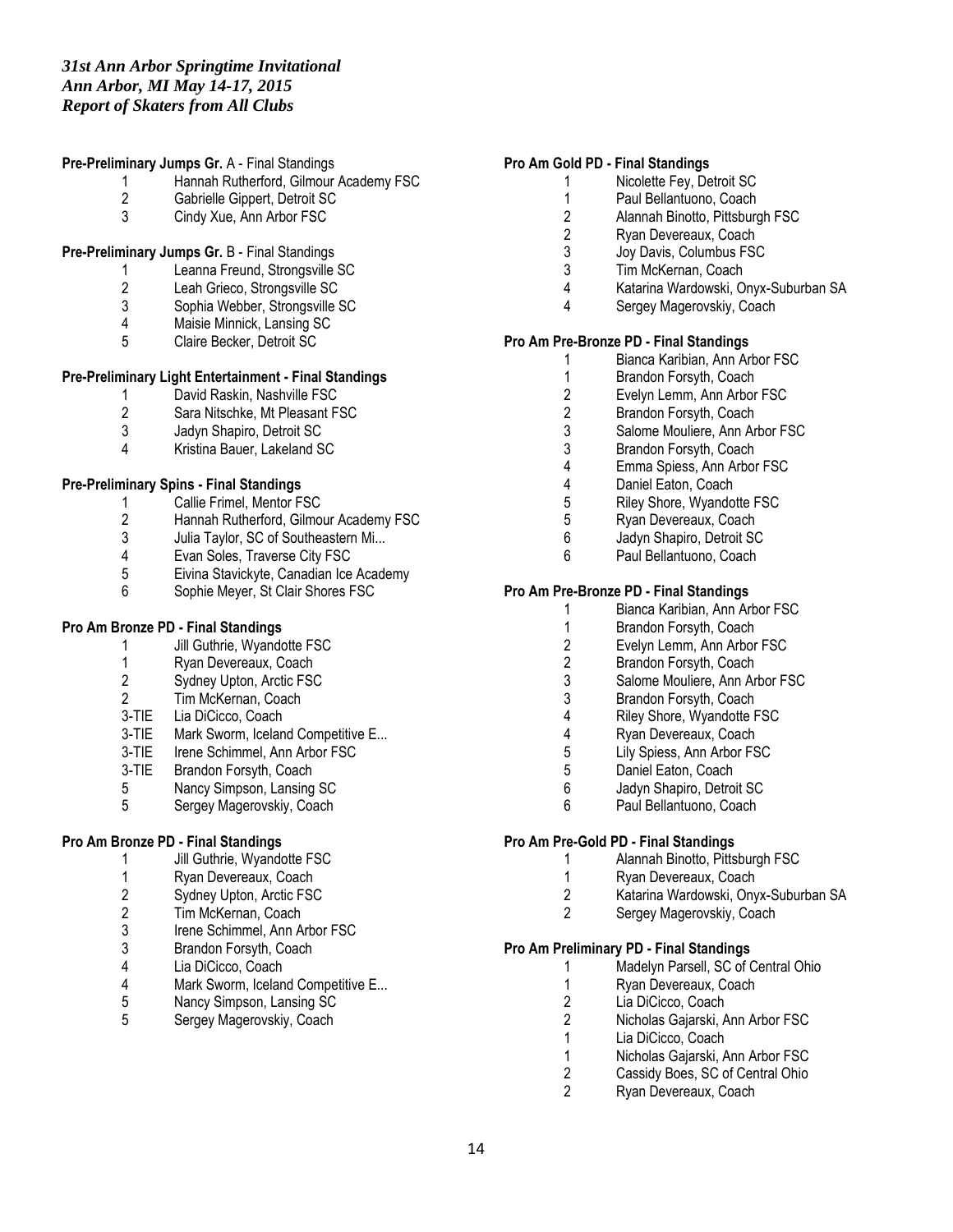# *31st Ann Arbor Springtime Invitational Ann Arbor, MI May 14-17, 2015 Report of Skaters from All Clubs*

# **Pro Am Pre-Silver PD - Final Standings**

- 1 Liza Pritchard, Ann Arbor FSC
- 1 Brandon Forsyth, Coach<br>2 Jill Guthrie, Wyandotte FS
- 2 Jill Guthrie, Wyandotte FSC<br>2 Ryan Devereaux, Coach
- 2 Ryan Devereaux, Coach<br>1 Liza Pritchard, Ann Arbor
- Liza Pritchard, Ann Arbor FSC
- 1 Brandon Forsyth, Coach
- 2 Jill Guthrie, Wyandotte FSC
- 2 Ryan Devereaux, Coach

#### **Pro Am Silver PD - Final Standings**

- 1 Portia Juarez, Detroit SC<br>1 Keiffer Hubbell. Coach
- 1 Keiffer Hubbell, Coach<br>2 Bella Sowers, Arctic FS
- 2 Bella Sowers, Arctic FSC<br>2 Tim McKernan. Coach
- Tim McKernan, Coach

# **Pro Am Silver PD - Final Standings**

- 1 Bella Sowers, Arctic FSC
- 1 Tim McKernan, Coach<br>2 Portia Juarez, Detroit S
- 2 Portia Juarez, Detroit SC<br>2 Keiffer Hubbell Coach
- Keiffer Hubbell, Coach

# **Teen Dramatic Entertainment - Final Standings**

- 1 Andrea Gardner, Muskegon Lakeshore FSC<br>2 Alessandra Lico, Onyx-Suburban SA
- 2 Alessandra Lico, Onyx-Suburban SA<br>3 Emily Nelson, Coliseum FSC of MI
- 3 Emily Nelson, Coliseum FSC of MI<br>4 Lindsev Lengel. Onvx-Suburban SA
- 4 Lindsey Lengel, Onyx-Suburban SA<br>5 Christina Conte, Lakeland SC
- 5 Christina Conte, Lakeland SC<br>6 Jawaher Dabas, Mt Pleasant F
- Jawaher Dabas, Mt Pleasant FSC

#### **Teen Duet - Final Standings**

- 1 Alexandra Lavdas, Onyx-Suburban SA<br>1 Alessandra Lico. Onvx-Suburban SA
- 1 Alessandra Lico, Onyx-Suburban SA
- 2 Samantha Bartolotta, Onyx-Suburban SA
- 2 Lindsey Lengel, Onyx-Suburban SA<br>3 Mia Christ, Lakeland SC
- 3 Mia Christ, Lakeland SC
- 3 Kennedy Davenport, Lakeland SC

# **Teen Light Entertainment - Final Standings**

- 1 Christina Conte, Lakeland SC<br>2 Kennedy Davenport, Lakeland
- 2 Kennedy Davenport, Lakeland SC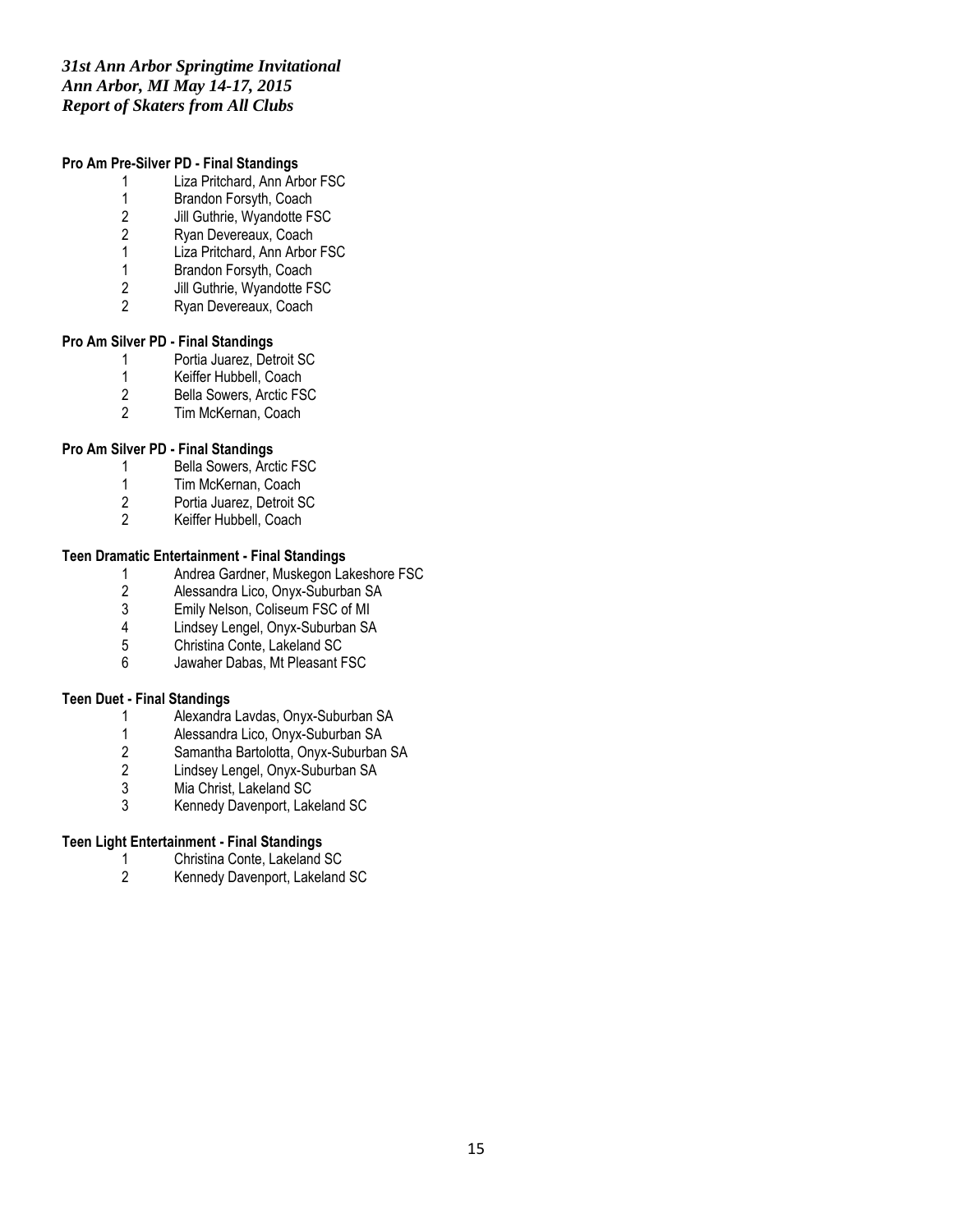# **SUMMARY** Page 1 of 3

2015 Ann Arbor Springtime Invitational

05/13/2015 - 05/17/2015

|                     | 201 - Juvenile Girls                                                |                |                     |                     | 206 - Intermediate Ladies                                           |                                       |
|---------------------|---------------------------------------------------------------------|----------------|---------------------|---------------------|---------------------------------------------------------------------|---------------------------------------|
| FP                  | Name                                                                | Points         | SP                  | <b>FP</b>           | Name                                                                | SP<br>Points                          |
| 1                   | Isabelle Goldstein, Detroit SC                                      | 25.57          | $\mathbf{1}$        | -1                  | Cienna Baka, Columbus FSC                                           | 29.79<br>-1                           |
| 2                   | Kendall Hackler, Columbus FSC                                       | 23.77          | $\overline{2}$      | $\overline{2}$      | Anna Rossiter, Traverse City FSC                                    | $\overline{2}$<br>29.75               |
| 3                   | Caroline Beck, Columbus FSC                                         | 22.71          | 3                   | 3                   | Lauren Teubner, Northern Ice SC                                     | 29.61<br>3                            |
| 4                   | Sloane Huey, Louisville SA                                          | 21.92          | 4                   | $\overline{4}$      | Kamryn Keller, Columbus FSC                                         | 28.92<br>$\overline{4}$               |
| 5                   | Hannah Carroll, Glenwood FSC                                        | 21.59          | 5                   | 5                   | Elizabeth Hammill, Lansing SC                                       | 28.64<br>5                            |
| 6                   | Tara Wagh, Lakeland SC                                              | 21.26          | 6                   | 6                   | Lynn Yamane, Texas Gulf Coast FSC                                   | 27.79<br>6                            |
| 7                   | Anna Ramsby, Lansing SC                                             | 20.24          | $\overline{7}$      | $\overline{7}$      | Giselle Miller, Lansing SC                                          | $\overline{7}$<br>26.29               |
| 8                   | Amanda Melling, Lansing SC                                          | 19.98          | 8                   | 8                   | Kaya Chakrabortty, Detroit SC                                       | 26.11<br>8                            |
| 9                   | Zoe Krantz, Shaker FSC                                              | 19.78          | 9                   | 9                   | Linzy Fitzpatrick, Detroit SC                                       | 25.47<br>9                            |
| 10                  | Lauren Dowd, Ice House SA                                           | 18.99          | 10                  | 10                  | Rhea Dhar, Detroit SC                                               | 10<br>22.51                           |
| 11                  | Kylee Strayer, Coliseum FSC of MI                                   | 18.69          | 11                  | 11                  | Hailee Blaski, Lansing SC                                           | 21.12<br>11                           |
| 12                  | Rachel Sapola, Forestwood FSC of Parma                              | 18.66          | 12<br>13            | 12<br>13            | Lizzy Anderson, Detroit SC<br>Haley Petz, Lakeland SC               | 12<br>20.10<br>13                     |
| 13<br>14            | Meghan Zakelj, Strongsville SC<br>Cora Dewyre, Ice House SA         | 18.12<br>18.01 | 14                  | 14                  | Sanya Verma, Detroit SC                                             | 19.88<br>17.21<br>14                  |
| 15                  | Elizabeth Morris, Mentor FSC                                        | 17.58          | 15                  | 15                  | Megan Muzy, SC Of Central Ohio                                      | 15.23<br>15                           |
| 16                  | Gracie Chenevey, Winterhurst FSC                                    | 17.37          | 16                  | W                   | Alyssa Cabacungan, Strongsville SC                                  |                                       |
| 17                  | Hannah Oo, Greater Kalamazoo SA                                     | 17.33          | 17                  |                     |                                                                     |                                       |
| 18                  | Emily Schelling, Ice House SA                                       | 16.94          | 18                  |                     | 207 - Intermediate Men                                              |                                       |
|                     |                                                                     |                |                     | FP                  | Name                                                                | SP<br>Points                          |
|                     | 203 - Juvenile Girls                                                |                |                     | -1                  | Nathan Chapple, Shaker FSC                                          | 28.90<br>-1                           |
| FP                  | Name                                                                | Points         | SP                  | $\overline{c}$      | Evan Whitlow, Louisville SA                                         | 28.35<br>$\overline{c}$               |
| 1                   | Samantha Lee, Columbus FSC                                          | 27.94          | $\mathbf{1}$        | 3                   | Jonathan Guo, Skate Lasalle                                         | 27.21<br>3                            |
| 2                   | Lily Yu, Columbus FSC                                               | 26.46          | $\overline{c}$      | $\overline{4}$      | Stephen Woollcombe, Granite Club                                    | 21.62<br>$\Delta$                     |
| 3                   | Alison Yan, Columbus FSC                                            | 25.75          | 3                   | 5                   | Hunter Petz, Lakeland SC                                            | 5<br>17.39                            |
| $\overline{4}$      | Molly Schelosky, St. Clair Shores FSC                               | 24.37          | $\overline{4}$      | 6                   | Patrick Ronan, Mt Pleasant FSC                                      | 16.76<br>6                            |
| 5                   | Delaney Ratliff, Arctic FSC                                         | 24.17          | 5                   | $\overline{7}$      | Dylan Wajda, Strongsville SC                                        | 14.57<br>$\overline{7}$               |
| 6                   | Katelyn Fetherolf, Columbus FSC                                     | 20.32          | 6                   |                     |                                                                     |                                       |
| $\overline{7}$      | Alexis Gasparotto, Arctic FSC                                       | 19.98          | $\overline{7}$      |                     | 208 - Intermediate Ladies                                           |                                       |
| 8                   | Jiarui Han, Wooster FSC                                             | 19.88          | 8                   | FP                  | Name                                                                | SP<br>Points                          |
| 9                   | Sydni Nikolai, Midland FSC                                          | 19.58          | 9                   | -1                  | Emilea Zingas, St. Clair Shores FSC                                 | 30.41<br>$\mathbf{1}$                 |
| 10                  | Katherine Boyce, Strongsville SC                                    | 18.55          | 10                  | $\overline{c}$      | Braedyn Miller, Lansing SC                                          | 30.19<br>$\overline{c}$               |
| 11                  | Baleigh Costello, Lansing SC                                        | 17.38          | 11                  | 3                   | Winter Deardorff, FSC of Kentucky                                   | 28.53<br>3<br>$\overline{4}$          |
| 12                  | Isabel Holloway, Lakeland SC                                        | 16.92          | 12                  | $\overline{4}$<br>5 | Frances Rossiter, Traverse City FSC                                 | 27.11<br>5                            |
| 13<br>14            | Kendall Mosher, Coliseum FSC of MI<br>Hannah Calender, New Edge FSC | 15.23<br>14.93 | 13<br>14            | 6                   | Grace Vanzanten, Greater Grand Rapids FSC<br>Lauren Kim, Arctic FSC | 26.39<br>26.35<br>6                   |
| 15                  | Anya Roth, Ice House SA                                             | 14.51          | 15                  | $\overline{7}$      | Emmy Schmidt, Northern Kentucky SC                                  | $\overline{7}$<br>26.25               |
| 16                  | Sonoma Colasanti, Ice House SA                                      | 13.88          | 16                  | 8                   | Katherina Frantz, Fort Wayne ISC                                    | 8<br>23.93                            |
|                     |                                                                     |                |                     | 9                   | Olivia Pasinski, Glenwood FSC                                       | 23.06<br>9                            |
|                     | 204 - Novice Men                                                    |                |                     | 10                  | Maya Cole, Queen City FSC                                           | 22.93<br>10                           |
| FP                  | Name                                                                | Points         | SP                  | 11                  | Ashley Edmondson, Traverse City FSC                                 | 22.88<br>11                           |
| 1                   | Jacob Sedlar, Detroit SC                                            | 27.75          | $\mathbf{1}$        | 12                  | Jadyn Bortman, Detroit SC                                           | 21.65<br>12                           |
| $\overline{2}$      | Stanley Mackey, Westland FSC                                        | 20.80          | $\mathfrak{p}$      | 13                  | Zoe Atkins, Greater Grand Rapids FSC                                | 21.43<br>13                           |
|                     |                                                                     |                |                     | 14                  | Brittney Leist, Lakeland SC                                         | 20.72<br>14                           |
|                     | 205 - Intermediate Ladies                                           |                |                     | 15                  | Sara-Kate Giles, SC of Huntsville                                   | 18.75<br>15                           |
| FP                  | Name                                                                | Points         | SP                  | 16                  | Faith Bonds, DuPage FSC                                             | 14.99<br>16                           |
| -1                  | Haley Vihnanek, Glenwood FSC                                        | 28.33          | $\mathbf{1}$        | W                   | Shelby Tull, Nashville FSC                                          |                                       |
| $\overline{c}$      | Kate Capper, Coliseum FSC of MI                                     | 26.97          | $\overline{2}$      |                     |                                                                     |                                       |
| 3                   | Rubie Diemer, South Windsor FSC                                     | 26.12          | 3                   |                     | 210 - Juvenile Girls                                                |                                       |
| $\overline{4}$      | Sara Abee, Arctic FSC                                               | 25.73          | 4                   | FP                  | Name                                                                | Points<br>FS                          |
| 5                   | Chloe Mitchell, Detroit SC                                          | 25.33          | 5                   | -1                  | Samantha Lee, Columbus FSC                                          | 48.11                                 |
| 6<br>$\overline{7}$ | Catherine Reikowski, Kent SC                                        | 23.50          | 6<br>$\overline{7}$ | $\overline{c}$<br>3 | Alison Yan, Columbus FSC                                            | 37.83<br>$\overline{c}$               |
| 8                   | Kiara Hoefsmit, Winterhurst FSC<br>Mira Kaufman, Ann Arbor FSC      | 23.07<br>22.78 | 8                   | $\overline{4}$      | Kendall Hackler, Columbus FSC<br>Miriam Yun, Bowling Green SC       | 37.70<br>3<br>36.90<br>$\overline{4}$ |
| 9                   | Phoebe Whitbeck, Lansing SC                                         | 22.16          | 9                   | 5                   | Toni Miano, St. Clair Shores FSC                                    | 35.66<br>5                            |
| 10                  | Domino Arnold, Lansing SC                                           | 21.54          | 10                  | 6                   | Delaney Ratliff, Arctic FSC                                         | 34.71<br>6                            |
| 11                  | Remington Bennett, Ice House SA                                     | 19.68          | 11                  | $\overline{7}$      | Pelagia Pamel, Detroit SC                                           | 33.82<br>$\overline{7}$               |
| 12                  | Rosie Canter, Columbus FSC                                          | 18.68          | 12                  | 8                   | Catherine Sukpraphrute, Ann Arbor FSC                               | 8<br>33.19                            |
| 13                  | Taya Sosa, Arctic FSC                                               | 17.82          | 13                  | 9                   | Sloane Huey, Louisville SA                                          | 32.78<br>9                            |
| 14                  | Sydney Beechboard, ISC of Indianapolis                              | 16.58          | 14                  | 10                  | Sydni Nikolai, Midland FSC                                          | 30.40<br>10                           |
| 15                  | Kameryn Everett, SC of Novi                                         | 9.76           | 15                  | 11                  | Katelyn Fetherolf, Columbus FSC                                     | 23.01<br>11                           |
| w                   | Emma Ramsey, Arctic FSC                                             |                |                     | 12                  | Hannah Calender, New Edge FSC                                       | 22.69<br>12                           |
|                     |                                                                     |                |                     |                     |                                                                     |                                       |
|                     | 209 - Junior Pairs                                                  |                |                     |                     | 213 - Juvenile Boys                                                 |                                       |
| FP                  | Name                                                                | Points         | SP                  | <b>FP</b>           | Name                                                                | Points<br>FS                          |
| 1                   | Jaccquelyn Green, Detroit SC                                        | 22.92          | $\mathbf{1}$        | -1                  | Matthew Nielsen, Strongsville SC                                    | 32.20                                 |
|                     | Rique Newby-Estrella, Dallas FSC                                    |                |                     | $\overline{c}$      | Brandon Toste, Canadian Ice Academy                                 | 26.55<br>2                            |

 $\overline{a}$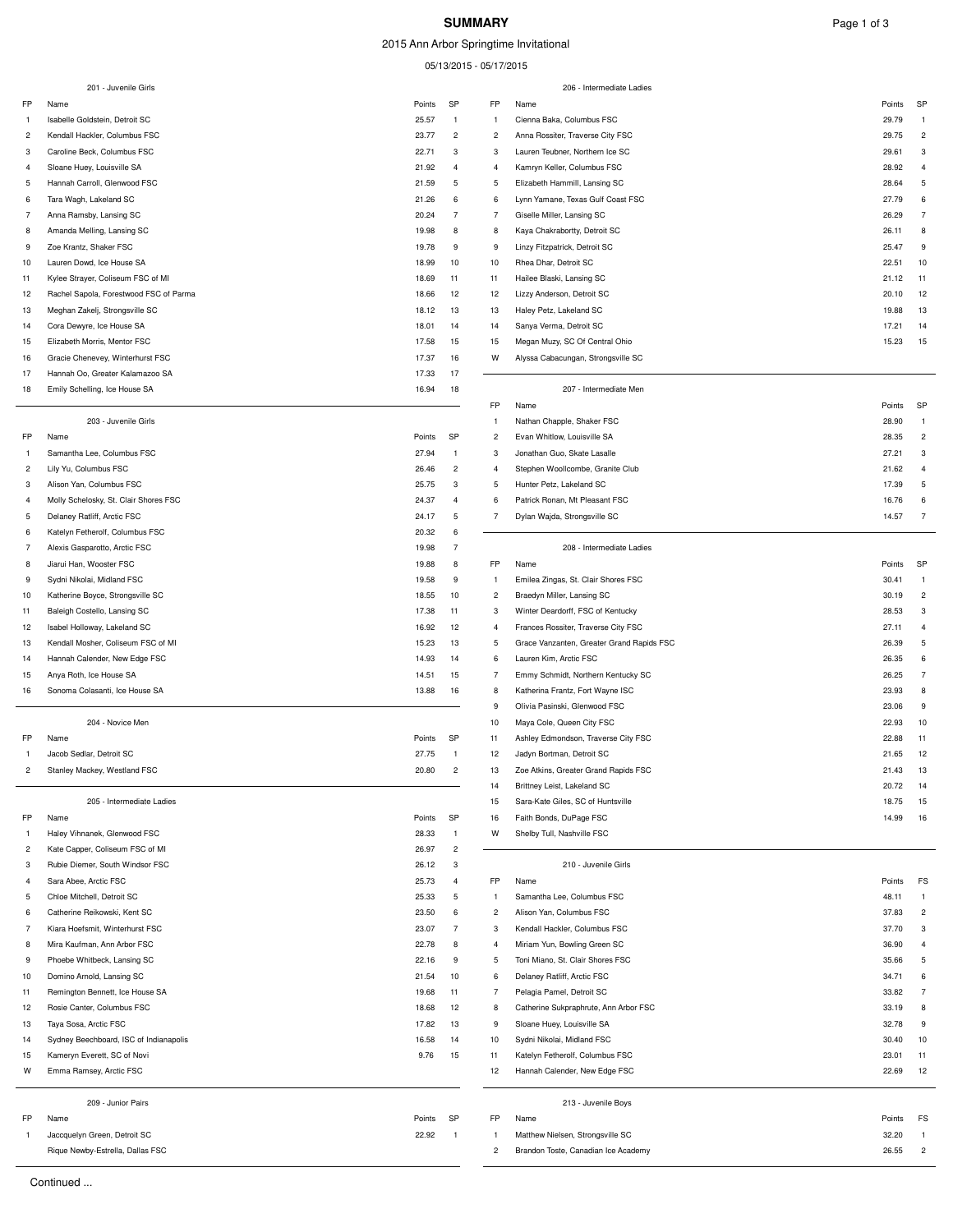#### **SUMMARY** Page 2 of 3

2015 Ann Arbor Springtime Invitational

05/13/2015 - 05/17/2015

|                | 211 - Juvenile Girls                                                           |                 |                         |                     | 217 - Intermediate Ladies                                               |                |                     |
|----------------|--------------------------------------------------------------------------------|-----------------|-------------------------|---------------------|-------------------------------------------------------------------------|----------------|---------------------|
| <b>FP</b>      | Name                                                                           | Points          | FS                      | FP                  | Name                                                                    | Points         | FS                  |
| в              | Lily Yu, Columbus FSC                                                          | 38.27           | 1                       | -1                  | Winter Deardorff, FSC of Kentucky                                       | 51.48          |                     |
| $\overline{2}$ | Jadyn Bortman, Detroit SC                                                      | 33.33           | $\overline{c}$          | 2                   | Emilea Zingas, St. Clair Shores FSC                                     | 50.35          | $\overline{c}$      |
| 3              | Isabelle Goldstein, Detroit SC                                                 | 33.06           | 3                       | 3                   | Mira Tasich, Detroit SC                                                 | 50.00          | 3                   |
| 4              | Olivia Pasinski, Glenwood FSC                                                  | 32.48           | $\overline{4}$          | $\overline{4}$      | Haley Vihnanek, Glenwood FSC                                            | 49.82          | $\overline{4}$      |
| 5              | Julianna Stanley, Individual Member                                            | 30.23           | 5                       | 5                   | Lauren Teubner, Northern Ice SC                                         | 48.51          | 5                   |
| 6              | Zoe Krantz, Shaker FSC                                                         | 29.55           | 6                       | 6                   | Lauren Kim, Arctic FSC                                                  | 47.09          | 6                   |
| $\overline{7}$ | Alexis Gasparotto, Arctic FSC                                                  | 29.23           | $\overline{7}$          | $\overline{7}$      | Giselle Miller, Lansing SC                                              | 46.09          | $\overline{7}$      |
| 8              | Regan Lee, Detroit SC                                                          | 27.70           | 8                       | 8                   | Cienna Baka, Columbus FSC                                               | 45.26          | 8                   |
| 9              | Kendall Mosher, Coliseum FSC of MI                                             | 25.28           | 9                       | 9                   | Sara-Kate Giles, SC of Huntsville                                       | 42.46          | 9                   |
| 10             | Katherine Boyce, Strongsville SC                                               | 25.18           | 10                      | 10                  | Rhea Dhar, Detroit SC                                                   | 41.69          | 10                  |
| 11             | Kylee Strayer, Coliseum FSC of MI                                              | 23.51           | 11                      | 11                  | Phoebe Whitbeck, Lansing SC                                             | 39.31          | 11                  |
| 12             | Olivia Mihelick, Queen City FSC                                                | 22.62           | 12                      | 12                  | Megan Bowman, Greater Grand Rapids FSC                                  | 37.29          | 12                  |
| 13             | Anna Ramsby, Lansing SC                                                        | 17.41           | 13                      | 13                  | Domino Arnold, Lansing SC                                               | 35.05          | 13                  |
|                |                                                                                |                 |                         | 14                  | Alexa Romanowski, Columbus FSC                                          | 27.98          | 14                  |
|                | 212 - Intermediate Ladies<br>Name                                              |                 | FS                      | W                   | Alyssa Cabacungan, Strongsville SC                                      |                |                     |
| FP             |                                                                                | Points          | $\mathbf{1}$            |                     | 218 - Intermediate Men                                                  |                |                     |
| 1              | Kate Capper, Coliseum FSC of MI                                                | 46.80           |                         |                     |                                                                         |                |                     |
| 2              | Kamryn Keller, Columbus FSC                                                    | 46.80           | $\overline{c}$          | FP                  | Name                                                                    | Points         | FS                  |
| 3              | Linzy Fitzpatrick, Detroit SC                                                  | 45.49           | 3<br>$\overline{4}$     | -1                  | Jonathan Guo, Skate Lasalle                                             | 51.58          | -1                  |
| 4<br>5         | Sara Abee, Arctic FSC                                                          | 45.37           | 5                       | 2<br>3              | Nathan Chapple, Shaker FSC<br>Evan Whitlow, Louisville SA               | 50.45<br>46.44 | $\overline{c}$<br>3 |
|                | Grace Vanzanten, Greater Grand Rapids FSC<br>Lynn Yamane, Texas Gulf Coast FSC | 42.16           |                         |                     |                                                                         |                | $\overline{a}$      |
| 6              |                                                                                | 40.08           | 6<br>$\overline{7}$     | $\overline{4}$      | Stephen Woollcombe, Granite Club<br>Patrick Ronan, Mt Pleasant FSC      | 39.09          |                     |
| 7              | Emmy Schmidt, Northern Kentucky SC                                             | 39.85           |                         | 5                   |                                                                         | 32.96          | 5<br>6              |
| 8              | Kaya Chakrabortty, Detroit SC                                                  | 35.91           | 8                       | 6                   | Albert Tedjo, Detroit SC                                                | 26.80          |                     |
| 9              | Mira Kaufman, Ann Arbor FSC<br>Sanya Verma, Detroit SC                         | 35.64           | 9                       | W                   | Dylan Wajda, Strongsville SC                                            |                |                     |
| 10             |                                                                                | 33.64           | 10                      |                     | 219 - Juvenile Girls                                                    |                |                     |
| 11             | Catherine Reikowski, Kent SC                                                   | 33.55           | 11                      |                     |                                                                         |                |                     |
| 12             | Ashley Edmondson, Traverse City FSC                                            | 33.46           | 12                      | FP                  | Name                                                                    | Points         | FS<br>-1            |
| 13             | Hailee Blaski, Lansing SC                                                      | 32.70<br>28.79  | 13<br>14                | 1<br>$\overline{c}$ | Anna Rossiter, Traverse City FSC                                        | 40.65<br>39.44 | $\overline{c}$      |
| 14<br>W        | Sydney Beechboard, ISC of Indianapolis<br>Taya Sosa, Arctic FSC                |                 |                         | 3                   | Molly Schelosky, St. Clair Shores FSC<br>Josephine Hagan, Louisville SA | 37.33          | 3                   |
|                |                                                                                |                 |                         | 4                   | Natassja Nowak, Detroit SC                                              | 36.24          | $\overline{4}$      |
|                | 214 - Intermediate Ladies                                                      |                 |                         | 5                   | Hannah Carroll, Glenwood FSC                                            | 35.78          | 5                   |
| FP             |                                                                                |                 | FS                      | 6                   | Esmie Otter, Nashville FSC                                              | 34.72          | 6                   |
|                | Name<br>Braedyn Miller, Lansing SC                                             | Points<br>58.53 | $\mathbf{1}$            | $\overline{7}$      | Caroline Beck, Columbus FSC                                             | 30.68          | $\overline{7}$      |
| $\overline{2}$ | Rubie Diemer, South Windsor FSC                                                | 50.45           | $\overline{c}$          | 8                   | Emma Waggoner, Detroit SC                                               | 28.02          | 8                   |
| 3              | Chloe Mitchell, Detroit SC                                                     | 49.28           | 3                       | 9                   | Isabel Holloway, Lakeland SC                                            | 28.02          | 9                   |
| 4              | Elizabeth Hammill, Lansing SC                                                  | 45.48           | 4                       | 10                  | Claire Feit, Columbus FSC                                               | 27.36          | 10                  |
| 5              | Frances Rossiter, Traverse City FSC                                            | 43.41           | 5                       | 11                  | Tara Wagh, Lakeland SC                                                  | 26.27          | 11                  |
| 6              | Katherina Frantz, Fort Wayne ISC                                               | 41.83           | 6                       | 12                  | Heidi Mencl, Shaker FSC                                                 | 25.71          | 12                  |
| 7              | Rosie Canter, Columbus FSC                                                     | 35.61           | $\overline{7}$          | 13                  | Meghan Zakelj, Strongsville SC                                          | 24.44          | 13                  |
| 8              | Courtney Luck, Detroit SC                                                      | 34.01           | 8                       |                     |                                                                         |                |                     |
| 9              | Kiara Hoefsmit, Winterhurst FSC                                                | 30.72           | 9                       |                     | 228 - Junior Ladies                                                     |                |                     |
| 10             | Zoe Atkins, Greater Grand Rapids FSC                                           | 30.51           | 10                      | FP                  | Name                                                                    | Points         | SP                  |
| 11             | Lizzy Anderson, Detroit SC                                                     | 29.25           | 11                      | -1                  | Rebecca Dashevsky, Columbus FSC                                         | 39.54          |                     |
| 12             | Faith Bonds, DuPage FSC                                                        | 28.32           | 12                      | $\overline{c}$      | Chloe Roslin, Detroit SC                                                | 39.33          | $\overline{c}$      |
| 13             | Maya Cole, Queen City FSC                                                      | 28.10           | 13                      | 3                   | Melissa Murray, Arctic FSC                                              | 37.52          | 3                   |
| W              | Brittney Leist, Lakeland SC                                                    |                 |                         | 4                   | Vivian Chen, Columbus FSC                                               | 35.05          | $\overline{4}$      |
| W              | Emma Ramsey, Arctic FSC                                                        |                 |                         | 5                   | Whitney Reid, Detroit SC                                                | 32.58          | 5                   |
| w              | Shelby Tull, Nashville FSC                                                     |                 |                         | 6                   | Taylor Smith, Woodbine Winter Club                                      | 31.24          | 6                   |
|                |                                                                                |                 |                         | $\overline{7}$      | Quinn Herbison, Arctic FSC                                              | 30.58          | $\overline{7}$      |
|                | 215 - Senior Ladies                                                            |                 |                         | 8                   | Jacqueline Tu, Columbus FSC                                             | 30.47          | 8                   |
| FP             | Name                                                                           | Points          | SP                      | 9                   | Julia Woollcombe, Granite Club                                          | 30.28          | 9                   |
| в              | Katie McBeath, Westminster FSC of Erie                                         | 44.74           | $\mathbf{1}$            | 10                  | Reagan Liberatore, Arctic FSC                                           | 28.43          | 10                  |
| $\overline{c}$ | Alexie Mieskoski, Columbus FSC                                                 | 42.95           | $\overline{\mathbf{c}}$ | 11                  | Ashley Glassco, Chatham SC                                              | 28.11          | 11                  |
| 3              | Anya-kay Cockerell, Winterhurst FSC                                            | 35.71           | 3                       | 12                  | Ashlyn Olson, Ice House SA                                              | 25.40          | 12                  |
| 4              | Levana Wu, Strongsville SC                                                     | 29.08           | 4                       | 13                  | Paige Bartholomew, Ice House SA                                         | 21.76          | 13                  |
| 5              | Isabella Falsetti, Detroit SC                                                  | 28.70           | 5                       | 14                  | Rachael Bachman, Columbus FSC                                           | 21.59          | 14                  |
| 6              | Sarah Miller, Lansing SC                                                       | 26.94           | 6                       |                     |                                                                         |                |                     |
| 7              | Lena Wu, Strongsville SC                                                       | 26.18           | $\overline{7}$          |                     | 234 - Adult Gold                                                        |                |                     |
|                |                                                                                |                 |                         | FP                  | Name                                                                    | Points         | FS                  |
|                | 232 - Novice Men                                                               |                 |                         | -1                  | Alicia Keeler, SC Of Central Ohio                                       | 17.50          |                     |
| FP             | Name                                                                           | Points          | FS                      |                     |                                                                         |                |                     |
| -1             | George Ronan, Mt Pleasant FSC                                                  | 38.65           | $\overline{1}$          |                     |                                                                         |                |                     |

#### 218 - Intermediate Men

| FP             | Name                             | Points | FS             |
|----------------|----------------------------------|--------|----------------|
| 1              | Jonathan Guo, Skate Lasalle      | 51.58  | 1              |
| $\overline{2}$ | Nathan Chapple, Shaker FSC       | 50.45  | $\overline{2}$ |
| 3              | Evan Whitlow, Louisville SA      | 46.44  | 3              |
| $\overline{4}$ | Stephen Woollcombe, Granite Club | 39.09  | 4              |
| 5              | Patrick Ronan, Mt Pleasant FSC   | 32.96  | 5              |
| 6              | Albert Tedjo, Detroit SC         | 26.80  | 6              |
| W              | Dylan Waida, Strongsville SC     |        |                |

#### 219 - Juvenile Girls

| <b>FP</b>      | Name                                  | Points    | FS             |
|----------------|---------------------------------------|-----------|----------------|
| 1              | Anna Rossiter, Traverse City FSC      | 40.65     | 1              |
| $\overline{2}$ | Molly Schelosky, St. Clair Shores FSC | 39.44     | $\overline{2}$ |
| 3              | Josephine Hagan, Louisville SA        | 37.33     | 3              |
| 4              | Natassia Nowak, Detroit SC            | 36.24     | 4              |
| 5              | Hannah Carroll, Glenwood FSC          | 35.78     | 5              |
| 6              | Esmie Otter, Nashville FSC            | 34.72     | 6              |
| $\overline{7}$ | Caroline Beck, Columbus FSC           | 30.68     | $\overline{7}$ |
| 8              | Emma Waggoner, Detroit SC             | 28.02     | 8              |
| 9              | Isabel Holloway, Lakeland SC          | 28.02     | 9              |
| 10             | Claire Feit, Columbus FSC             | 27.36     | 10             |
| 11             | Tara Wagh, Lakeland SC                | 26.27     | 11             |
| 12             | Heidi Mencl, Shaker FSC               | 25.71     | 12             |
| 12             | Moghan Zakoli, Strongevillo SC        | $2A$ $AA$ | 12             |

#### 228 - Junior Ladies

| FP             | Name                               | Points | SP             |  |
|----------------|------------------------------------|--------|----------------|--|
| 1              | Rebecca Dashevsky, Columbus FSC    | 39.54  | 1              |  |
| 2              | Chloe Roslin, Detroit SC           | 39.33  | $\overline{2}$ |  |
| 3              | Melissa Murray, Arctic FSC         | 37.52  | 3              |  |
| 4              | Vivian Chen, Columbus FSC          | 35.05  | $\overline{4}$ |  |
| 5              | Whitney Reid, Detroit SC           | 32.58  | 5              |  |
| 6              | Taylor Smith, Woodbine Winter Club | 31.24  | 6              |  |
| $\overline{7}$ | Quinn Herbison, Arctic FSC         | 30.58  | $\overline{7}$ |  |
| 8              | Jacqueline Tu, Columbus FSC        | 30.47  | 8              |  |
| 9              | Julia Woollcombe, Granite Club     | 30.28  | 9              |  |
| 10             | Reagan Liberatore, Arctic FSC      | 28.43  | 10             |  |
| 11             | Ashley Glassco, Chatham SC         | 28.11  | 11             |  |
| 12             | Ashlyn Olson, Ice House SA         | 25.40  | 12             |  |
| 13             | Paige Bartholomew, Ice House SA    | 21.76  | 13             |  |
| 14             | Rachael Bachman, Columbus FSC      | 21.59  | 14             |  |
|                | 234 - Adult Gold                   |        |                |  |
| FP             | Name                               | Points | FS             |  |
| 1.             | Alicia Koolor, SC Of Control Ohio  | 17.50  | 1.             |  |

Continued ...